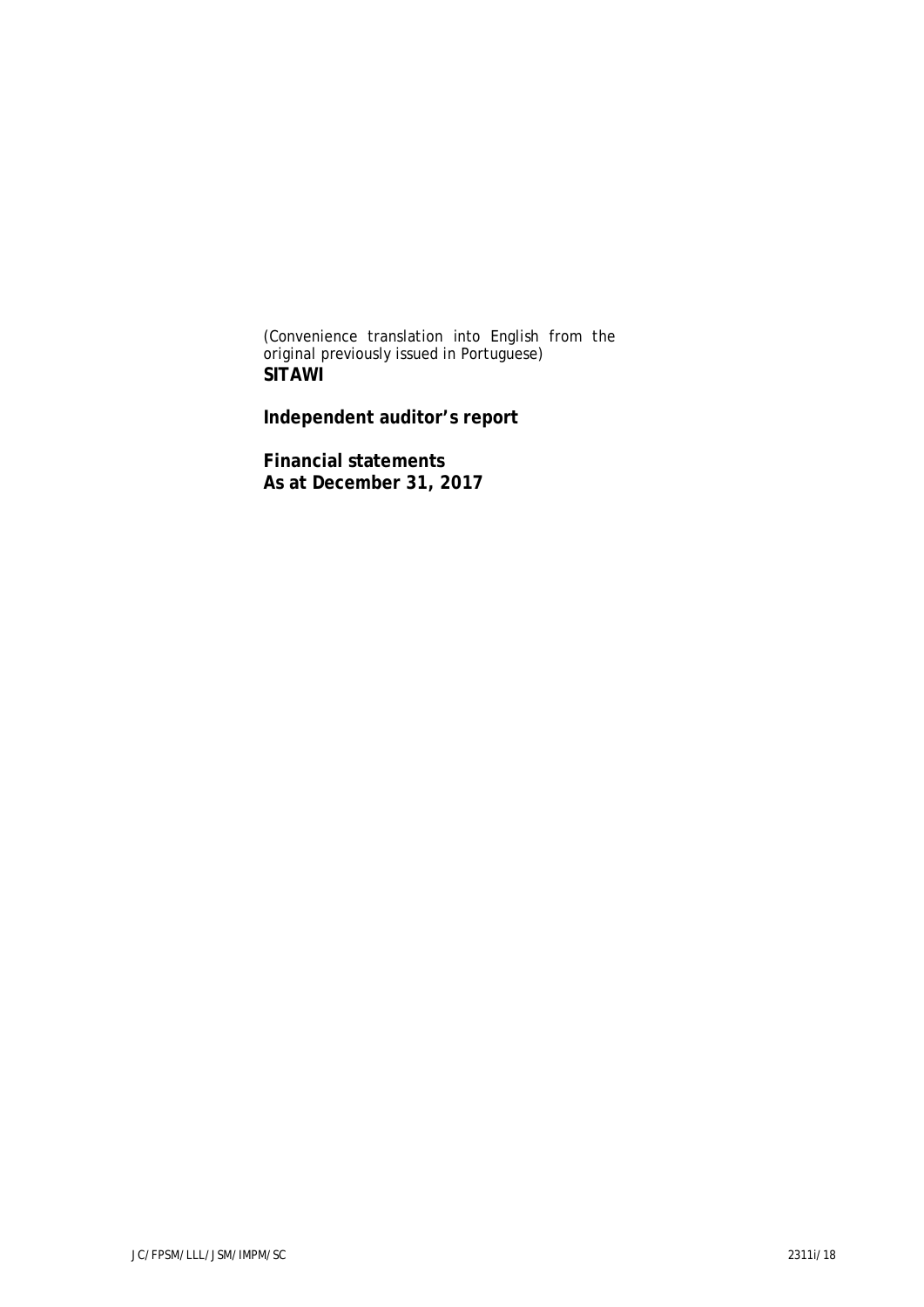**Financial statements As at December 31, 2017**

**Contents**

**Independent auditor's report on the financial statements**

**Statements of financial position**

**Statements of activities**

**Statements of comprehensive surplus (deficit)**

**Statements of changes in net assets**

**Statements of cash flows**

**Notes to the financial statements**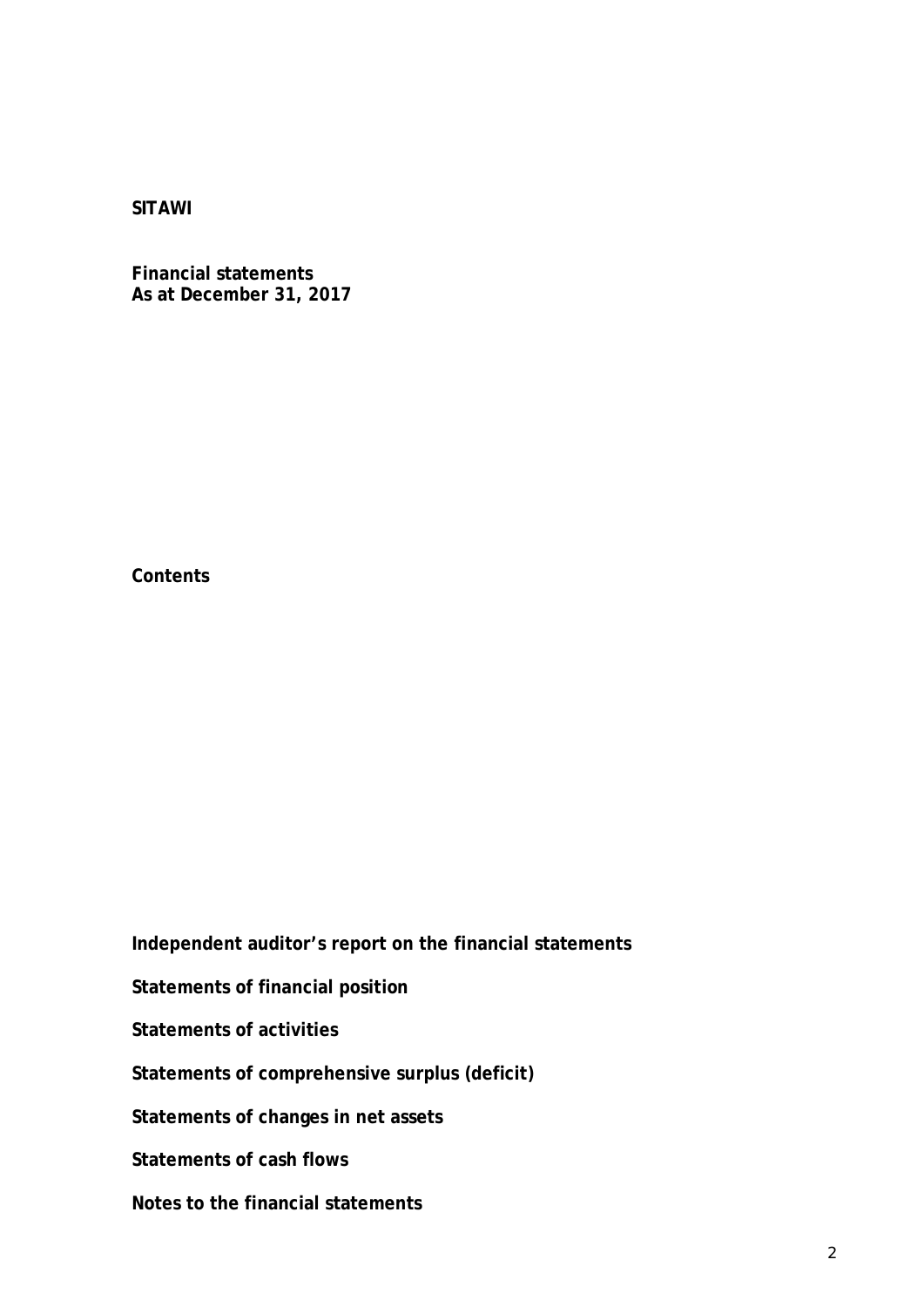

Tel.: +55 21 2210 5166 Rua Buenos Aires, 48<br>
Fax: + 55 21 2224 5285 4° andar - Centro Fax: + 55 21 2224 5285<br>www.bdobrazil.com.br

## **INDEPENDENT AUDITOR'S REPORT ON THE FINANCIAL STATEMENTS**

To the Management of **SITAWI** Rio de Janeiro - RJ

#### **Opinion**

We have audited the financial statements of **SITAWI (the Entity)**, which comprise the statement of financial position as at December 31, 2017 and the respective statements of activities, comprehensive surplus (deficit), changes in net assets and cash flows for the year then ended, as well as the corresponding notes to the financial statements, including a summary of significant accounting policies.

In our opinion, the accompanying financial statements present fairly, in all material respects, the financial position of **SITAWI** as at December 31, 2017, its financial performance and its cash flows for the year then ended, in accordance with the Brazilian accounting practices.

#### **Basis for opinion**

We conducted our audit in accordance with Brazilian and International Standards on Auditing (ISAs). Our responsibilities under those standards are further described in the "Auditor's Responsibilities for the Audit of the Financial Statements" section of our report. We are independent of the Entity in accordance with the relevant ethical principles established in the Code of Ethics for Professional Accountants and in the professional standards issued by the Brazilian Federal Association of Accountants (CFC), and we have fulfilled our other ethical responsibilities in accordance with these standards. We believe that the audit evidence we have obtained is sufficient and appropriate to provide a basis for our opinion.

#### **Responsibilities of management and those charged with governance for the financial statements**

Management is responsible for the preparation and fair presentation of the financial statements in accordance with Brazilian accounting practices, and for such internal controls as management determines is necessary to enable the preparation of financial statements that are free from material misstatement, whether due to fraud or error.

In preparing the financial statements, management is responsible for assessing the Entity's ability to continue as a going concern, disclosing, as applicable, matters related to going concern and using the going concern basis of accounting unless management either intends to liquidate the Entity or to cease operations, or has no realistic alternative but to do so.

Those charged with governance are responsible for overseeing the Entity's financial reporting process.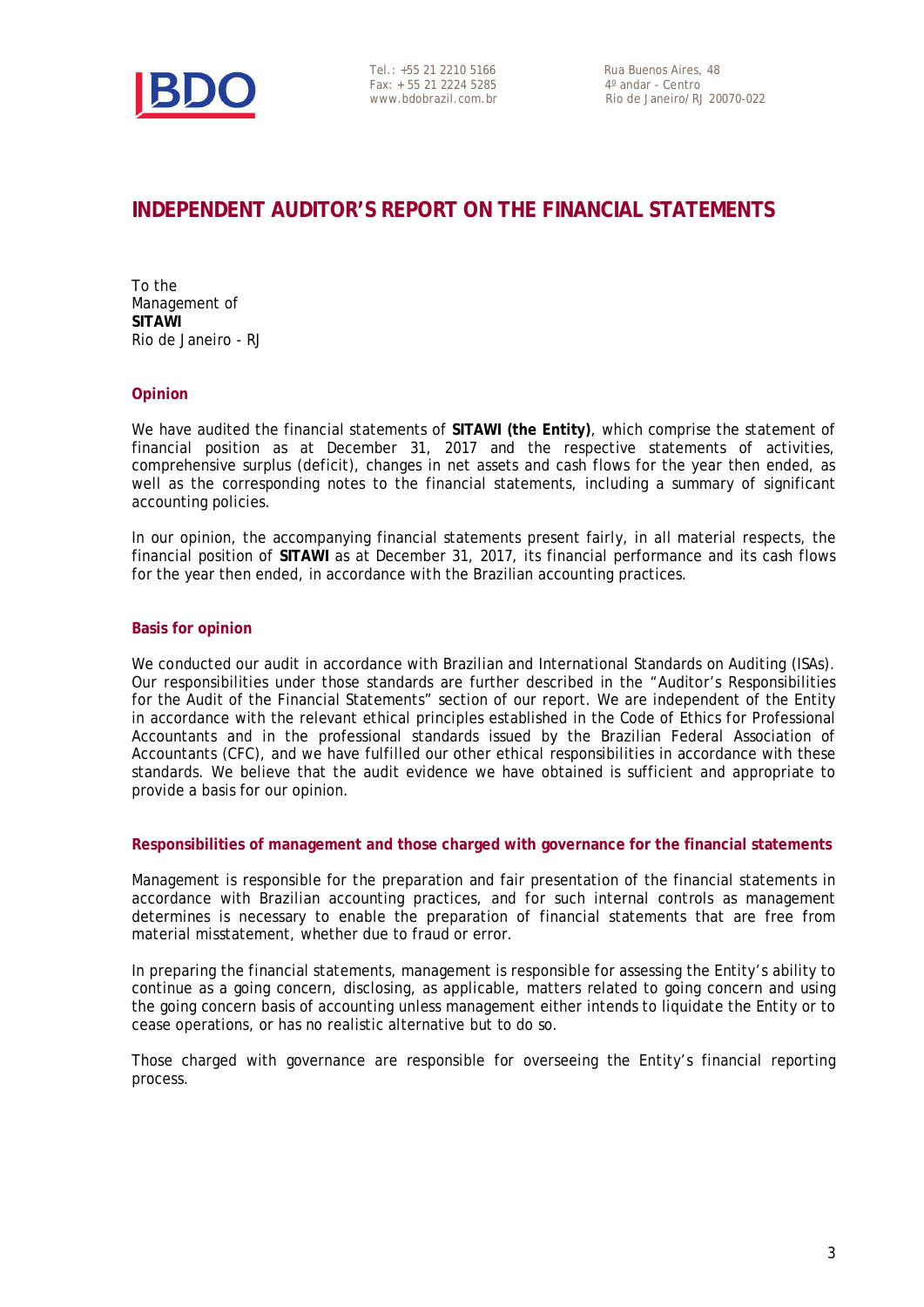

#### **Independent Auditor's Responsibilities for the Audit of the Financial Statements**

Our objectives are to obtain reasonable assurance about whether the financial statements as a whole are free from material misstatement, whether due to fraud or error, and to issue an auditor's report that includes our opinion. Reasonable assurance is a high level of assurance, but is not a guarantee that an audit conducted in accordance with Brazilian and International Standards on Auditing (ISAs) will always detect a material misstatement when it exists. Misstatements can arise from fraud or error and are considered material if, individually or in the aggregate, they could reasonably be expected to influence the economic decisions of users taken on the basis of these financial statements.

As part of an audit in accordance with Brazilian standards and ISAs, we exercise professional judgment and maintain professional skepticism throughout the audit. We also:

- § Identify and assess the risks of material misstatement of the financial statements, whether due to fraud or error, design and perform audit procedures responsive to those risks, and obtain audit evidence that is sufficient and appropriate to provide a basis for our opinion. The risk of not detecting a material misstatement resulting from fraud is higher than for one resulting from error, as fraud may involve collusion, forgery, intentional omissions, misrepresentations, or the override of internal control.
- § Obtain an understanding of internal control relevant to the audit in order to design audit procedures that are appropriate in the circumstances, but not for the purpose of expressing an opinion on the effectiveness of the Entity's internal control;
- Evaluate the appropriateness of accounting policies used and the reasonableness of accounting estimates and related disclosures made by management;
- Conclude on the appropriateness of management's use of the going concern basis of accounting and, based on the audit evidence obtained, whether uncertainty exists related to events or conditions that may cast significant doubt on the Entity's ability to continue as a going concern. If we conclude that a material uncertainty exists, we are required to draw attention in our auditor's report to the related disclosures in the financial statements or, if such disclosures are inadequate, to modify our opinion. Our conclusions are based on the audit evidence obtained up to the date of our auditor's report. However, future events or conditions may cause the Entity to cease to continue as a going concern;
- Evaluate the overall presentation, structure and content of the financial statements, including the disclosures, and whether the financial statements represent the underlying transactions and events in a manner that achieves fair presentation.

We communicate with those charged with governance regarding, among other matters, the planned scope and timing of the audit and significant audit findings, including any significant deficiencies in internal controls that we identify during our audit.

The accompanying financial statements have been translated into English for the convenience of readers outside Brazil.

Rio de Janeiro, April 04, 2018.

**BDO RCS Auditores Independentes SS CRC 2 SP 013846/F Julian Clemente Fernando Pereira da Silva Marques Accountant CRC 1 SP 197232/0-6 –S - RJ Accountant CRC 1 RJ 092490/O-3**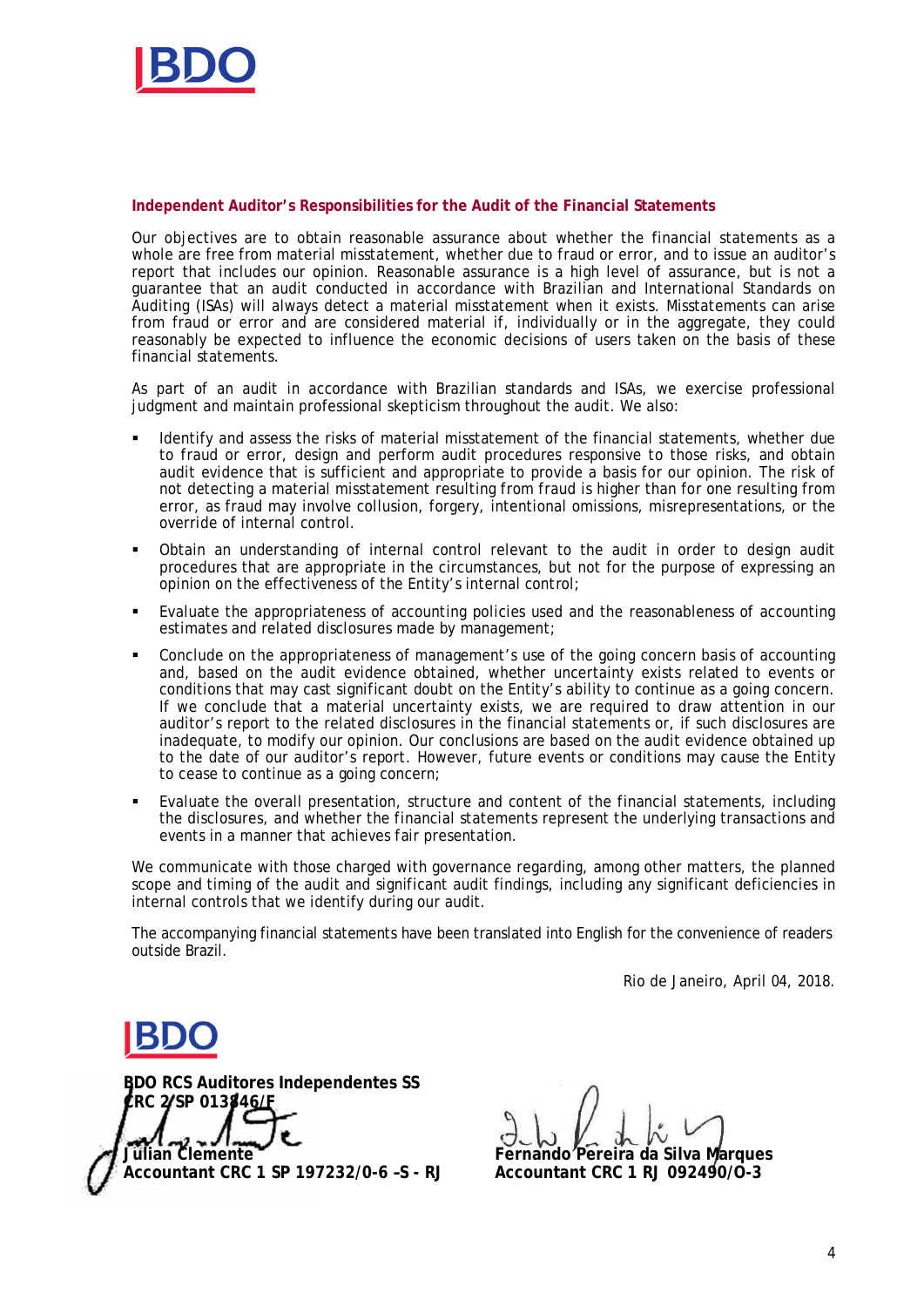#### **Statements of financial position As at December 31, 2017 and 2016 (In Brazilian Reais)**

| Assets                                                                                                                                                                                                                                                                                          |      |           |           | Liabilities and net assets       |      |           |           |
|-------------------------------------------------------------------------------------------------------------------------------------------------------------------------------------------------------------------------------------------------------------------------------------------------|------|-----------|-----------|----------------------------------|------|-----------|-----------|
| Current                                                                                                                                                                                                                                                                                         | Note | 2017      | 2016      | Current                          | Note | 2017      | 2016      |
| Cash and cash equivalents                                                                                                                                                                                                                                                                       |      | 5,940,913 | 2,833,709 | Labor liabilities                | 11   | 37,990    | 6,324     |
| Accounts receivable                                                                                                                                                                                                                                                                             |      | 47,250    | 84,210    | Tax liabilities                  | 12   | 17,264    | 3,193     |
| Environmental and social loans                                                                                                                                                                                                                                                                  |      | 217,478   | 679,659   | Other accounts payable           | 13   | 13,532    | 2,065     |
| Prepaid expenses                                                                                                                                                                                                                                                                                |      | 16,835    | 5,989     | Obligations with transfers       | 14   | 6,002,576 | 3,187,954 |
| Other receivables                                                                                                                                                                                                                                                                               |      | 10,384    | 4,752     |                                  |      | 6,071,362 | 3,199,536 |
|                                                                                                                                                                                                                                                                                                 |      | 6,232,860 | 3,608,319 |                                  |      |           |           |
| Noncurrent                                                                                                                                                                                                                                                                                      |      |           |           |                                  |      |           |           |
| Environmental and social loans                                                                                                                                                                                                                                                                  |      | 531,613   | 596,557   |                                  |      |           |           |
| Deposits and guarantees                                                                                                                                                                                                                                                                         |      | 41,454    | 29,154    |                                  |      |           |           |
| Investments                                                                                                                                                                                                                                                                                     |      | 167,500   |           |                                  |      |           |           |
|                                                                                                                                                                                                                                                                                                 |      | 740,567   | 625,711   | Net assets                       | 15   |           |           |
|                                                                                                                                                                                                                                                                                                 |      |           |           | Social fund                      |      | 987,144   | 1,090,057 |
|                                                                                                                                                                                                                                                                                                 |      |           |           |                                  |      | 987,144   | 1,090,057 |
| Fixed assets                                                                                                                                                                                                                                                                                    | 10   | 85,079    | 55,563    |                                  |      |           |           |
|                                                                                                                                                                                                                                                                                                 |      | 85,079    | 55,563    |                                  |      |           |           |
|                                                                                                                                                                                                                                                                                                 |      |           |           |                                  |      |           |           |
| Total assets                                                                                                                                                                                                                                                                                    |      | 7,058,506 | 4,289,593 | Total liabilities and net assets |      | 7,058,506 | 4,289,593 |
| The contract of the contract of the contract of the contract of $\mathcal{L}$ and $\mathcal{L}$ $\mathcal{L}$ and $\mathcal{L}$ and $\mathcal{L}$ and $\mathcal{L}$ and $\mathcal{L}$ and $\mathcal{L}$ and $\mathcal{L}$ and $\mathcal{L}$ and $\mathcal{L}$ and $\mathcal{L}$ and $\mathcal{$ |      |           |           |                                  |      |           |           |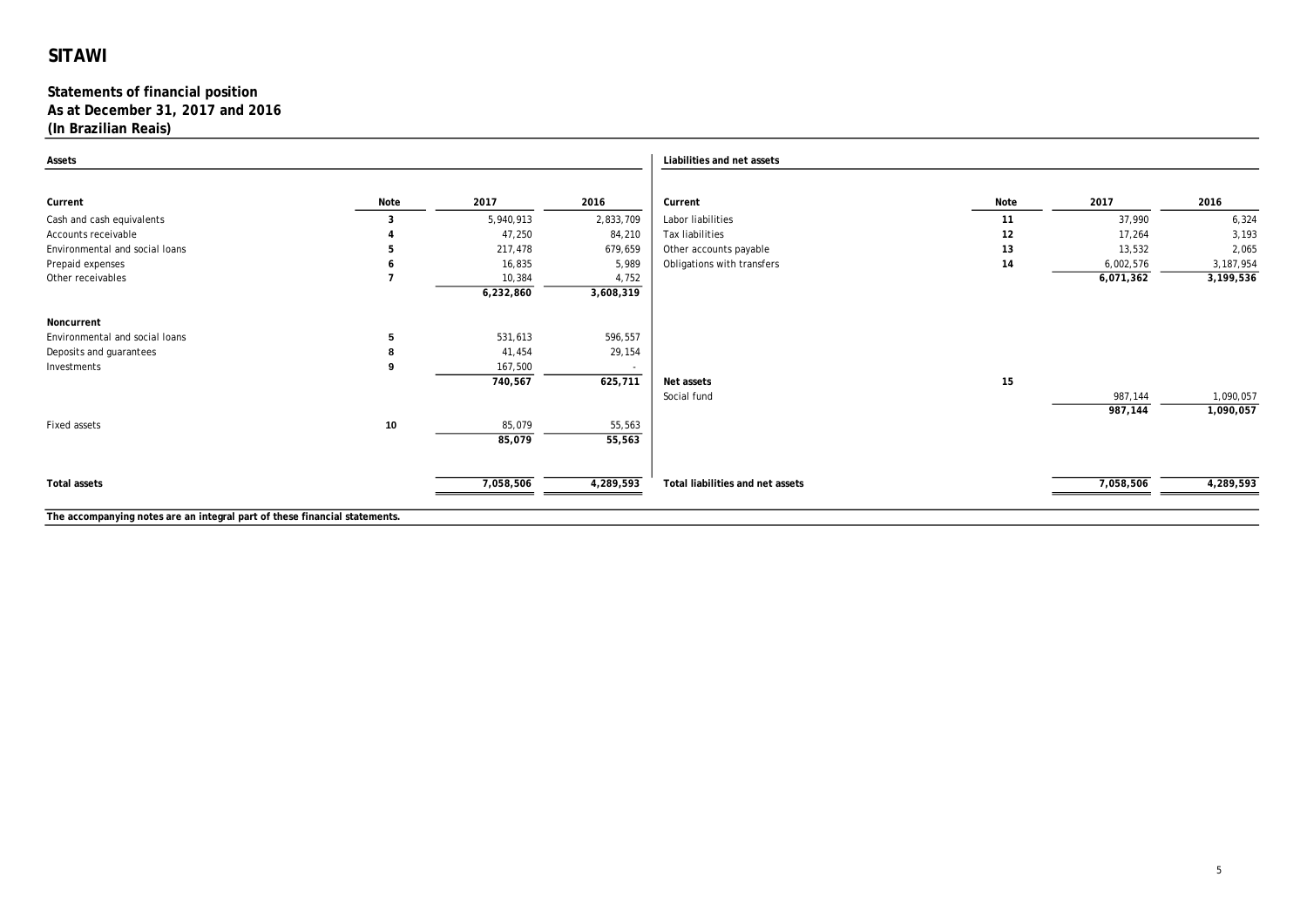# **Statements of activities As at December 31, 2017 and 2016 (In Brazilian Reais)**

|                                     | Note | 2017          | 2016          |
|-------------------------------------|------|---------------|---------------|
| Net operating revenue               |      |               |               |
| Revenues from services              | 16   | 179,325       | 288,849       |
| Private grants                      | 17   | 2,026,090     | 1,414,111     |
|                                     |      | 2,205,415     | 1,702,960     |
| Operating revenues (expenses)       |      |               |               |
| Expenses on personnel               | 18   | (816,990)     | (538, 686)    |
| General and administrative expenses | 19   | (1, 454, 690) | (1, 196, 245) |
| Other operating expenses            | 20   | (95, 309)     | (90)          |
|                                     |      | (2, 366, 989) | (1, 735, 021) |
| Financial income, net               | 21   | 58,661        | 86,011        |
|                                     |      | 58,661        | 86,011        |
| Deficit/ (surplus) for the year     |      | (102, 913)    | 53,950        |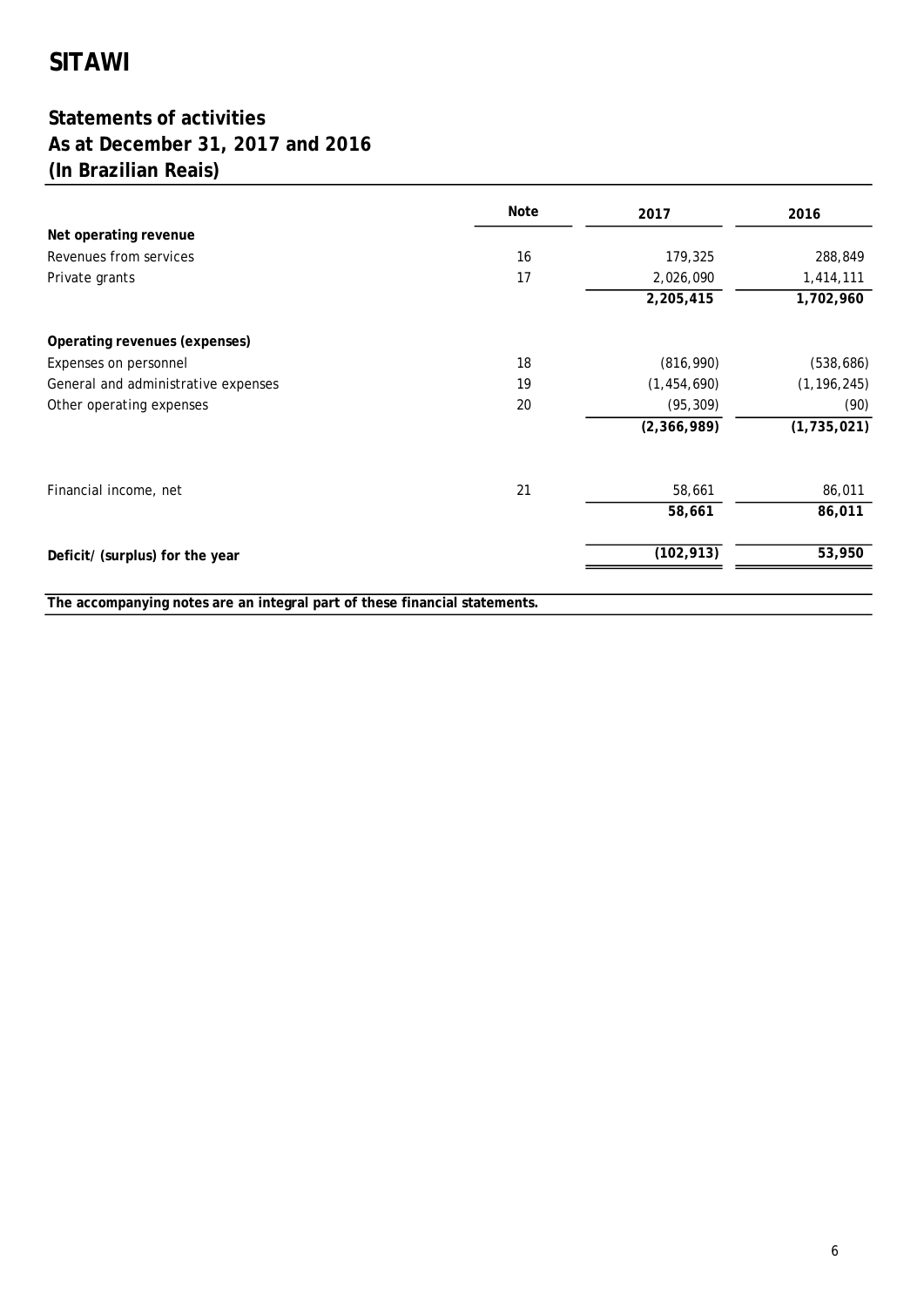# **(In Brazilian Reais) Statements of comprehensive surplus (deficit) As at December 31, 2017 and 2016**

|                                                    | 2017            | 2016   |
|----------------------------------------------------|-----------------|--------|
| Deficit/ (surplus) for the year                    | (102, 913)      | 53,950 |
| Other comprehensive surplus (deficit)              | $\qquad \qquad$ |        |
| Total comprehensive surplus (deficit) for the year | (102, 913)      | 53,950 |
|                                                    |                 |        |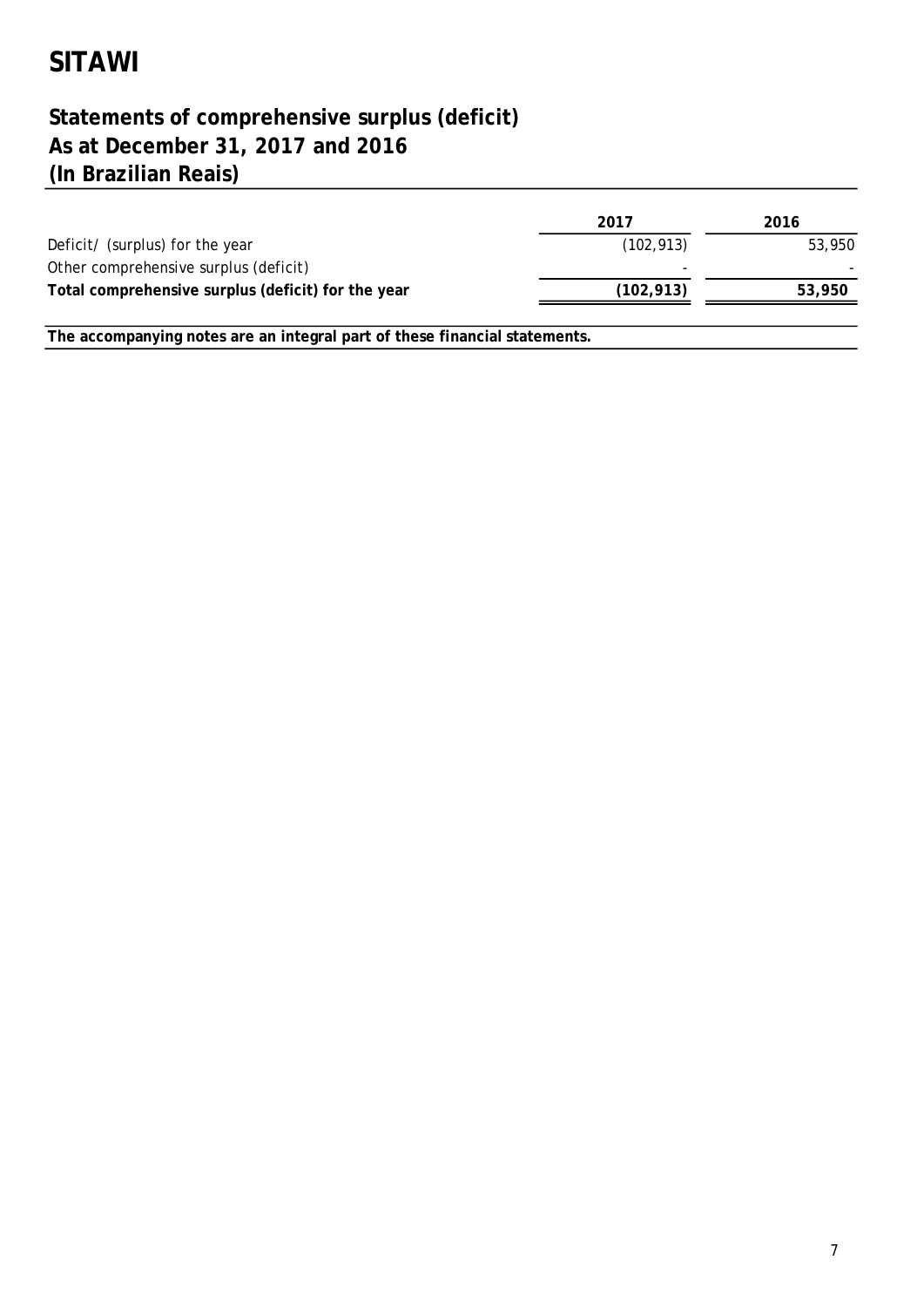# **Statements of changes in net assets (In Brazilian Reais)**

|                                                                            | Social fund | Accumulated surplus | Total      |
|----------------------------------------------------------------------------|-------------|---------------------|------------|
| Balance as at December 31, 2015                                            | 1,059,629   |                     | 1,059,629  |
| Surplus for the year                                                       |             | 53,950              | 53,950     |
| Appropriation to net assets                                                | 30,428      | (30, 428)           |            |
| <b>Others</b>                                                              |             | (23, 522)           | (23, 522)  |
| Balance as at December 31, 2016                                            | 1,090,057   |                     | 1,090,057  |
| Deficit for the year                                                       |             | (102, 913)          | (102, 913) |
| Appropriation of deficit to net assets                                     | (102, 913)  | 102,913             |            |
| Balance as at December 31, 2016                                            | 987,144     |                     | 987,144    |
| The accompanying notes are an integral part of these financial statements. |             |                     |            |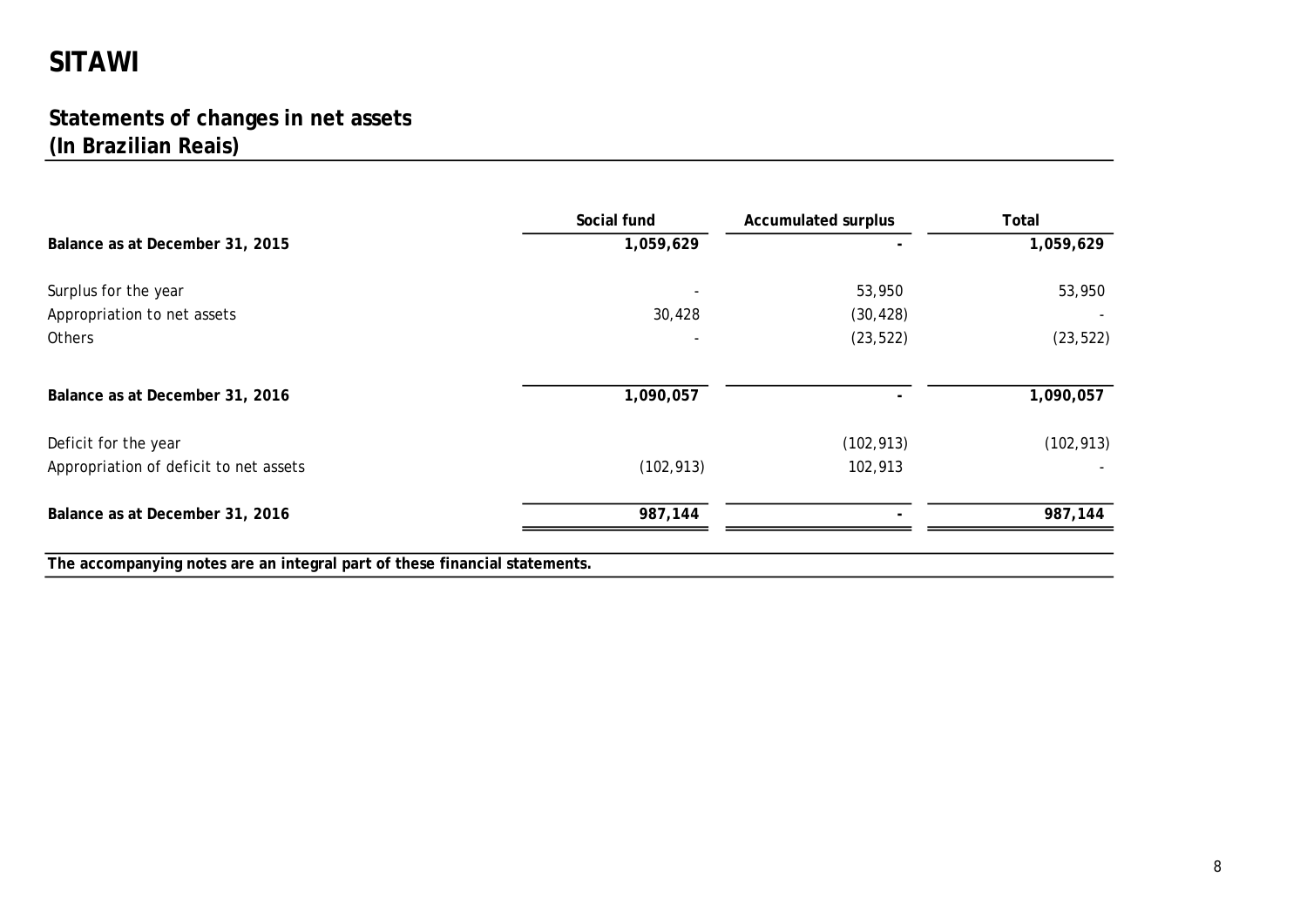### **Statements of cash flows As at December 31, 2017 and 2016 (In Brazilian Reais)**

|                                                                                                         | 2017       | 2016       |
|---------------------------------------------------------------------------------------------------------|------------|------------|
| Cash flows from operating activities                                                                    |            |            |
| Deficit/ (surplus) for the year<br>Adjustment to reconcile deficit/(surplus) of the year with cash from | (102, 913) | 53,950     |
| operating activities                                                                                    |            |            |
| Depreciation                                                                                            | 11,191     | 6,027      |
| Others                                                                                                  | (87, 438)  | (23, 522)  |
| Adjusted deficit/(surplus) for the year                                                                 | (179, 160) | 36,455     |
| Changes in operating current and noncurrent assets                                                      |            |            |
| Recoverable taxes                                                                                       |            | 36,272     |
| Accounts receivable                                                                                     | 36,960     | (84, 210)  |
| Others                                                                                                  | (28, 778)  | (39, 906)  |
| Environmental and social loans                                                                          | 614,563    | (100, 640) |
|                                                                                                         | 622,745    | (188, 484) |
| Changes in operating liabilities                                                                        |            |            |
| Obligations with transfers                                                                              | 2,814,622  | 1,071,186  |
| <b>Tax liabilities</b>                                                                                  | 14,071     | (4, 469)   |
| Payroll and social charges                                                                              | 31,666     | (24, 027)  |
| Other liabilities                                                                                       | 11,467     | (65, 403)  |
|                                                                                                         | 2,871,826  | 977,287    |
| Net cash from operating activities                                                                      | 3,315,411  | 825,258    |
| Cash flows from investing activities                                                                    |            |            |
| Addition of investments                                                                                 | (167, 500) |            |
| Addition of fixed assets                                                                                | (40, 707)  | (48, 450)  |
| Net cash from investing activities                                                                      | (208, 207) | (48, 450)  |
| Net increase in cash and cash equivalents                                                               | 3,107,204  | 776,808    |
| Cash and cash equivalents at beginning of year                                                          | 2,833,709  | 2,056,901  |
| Cash and cash equivalents at end of year                                                                | 5,940,913  | 2,833,709  |
|                                                                                                         |            |            |
| Net increase in cash and cash equivalents                                                               | 3,107,204  | 776,808    |
|                                                                                                         |            |            |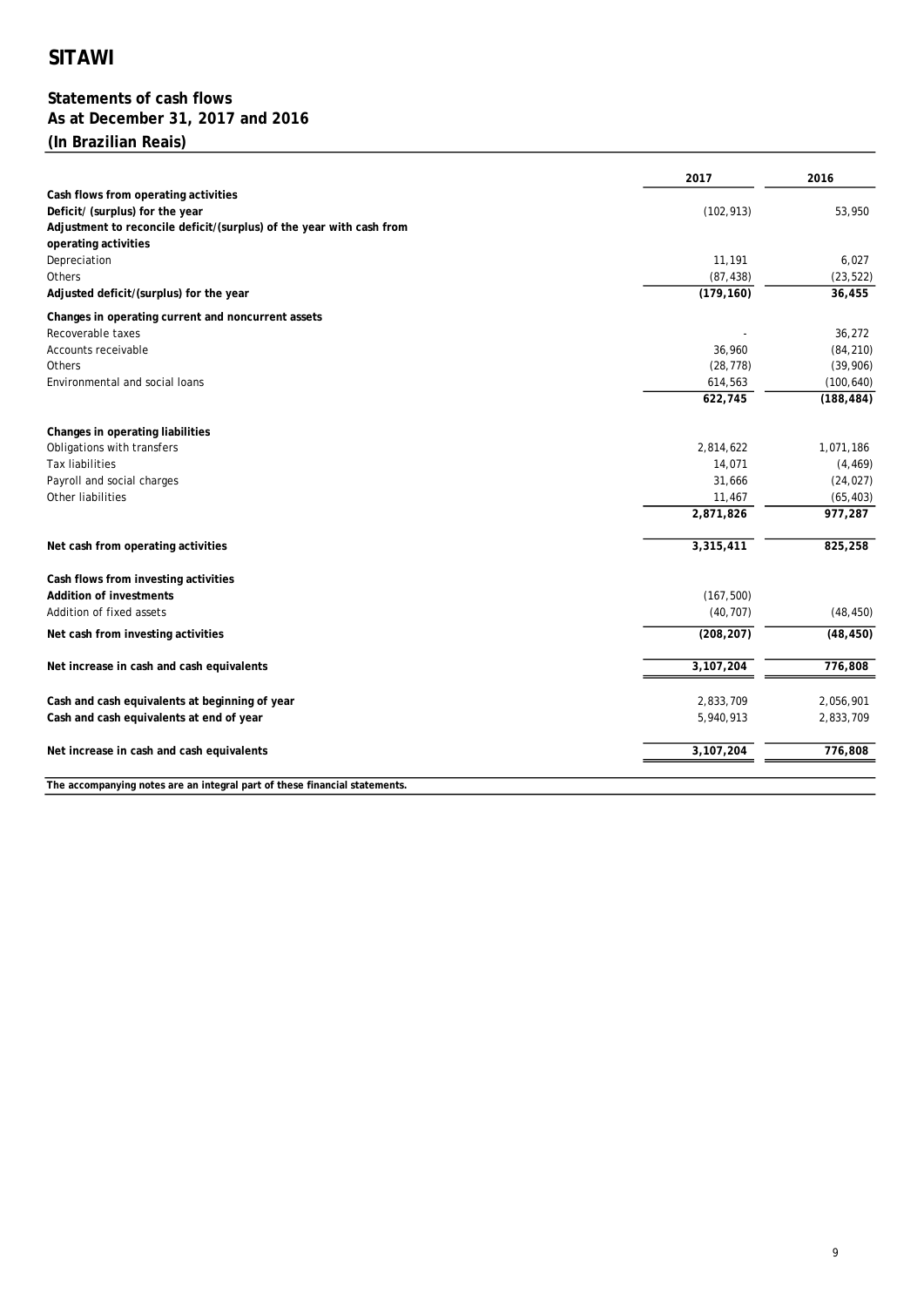### **1. General information**

SITAWI ("Entity") is a nonprofit organization linked to no parties or religion, which has been working for 10 years in Brazil to develop financial solutions for social and environmental impact. Since 2010, the Entity has the certificate of Civil Society Organization in Public Interest (OSCIP).

The Entity's work is developed in partnership with local organizations and groups, either profit or nonprofit, whose mission is to have great social and environmental impact.

The experience indicates that more capital, more types of capital and a greater efficiency in allocating and using capital transform more lives. Thus, SITAWI also works with families, financial institutions and companies, supporting their strategies of allocating charitable or investment funds.

The purpose of SITAWI, according to its by-laws, is to promote human rights, social innovation and fair and sustainable development, being responsible for:

- **I.** Supporting organizations of the civil society (associations, foundations and cooperatives), social impact business, similar ventures and institutions that implement or intend to implement projects of significant social and/or environmental impact;
- **II.** Promoting, conducting or sponsoring projects that contribute for its purpose, especially in the areas of human rights, environment, social assistance, culture, sports, education, scientific and technological research and/or health, among others;
- **III.** Developing, with not-for-profit purposes, new socio-productive models and alternative systems of production, trade, employment and credit, including mechanisms of social finances and sustainable finances;
- **IV.** Raising philanthropic and financial funds for positive social and/or environmental impact.

Thus, SITAWI has already raised over R\$ 14.3 million for social impact, from which 66% (R\$ 4.9 million, R\$ 2.6 million and R\$ 1.9 million in 2017, 2016 and 2015, respectively) were raised in the last three years.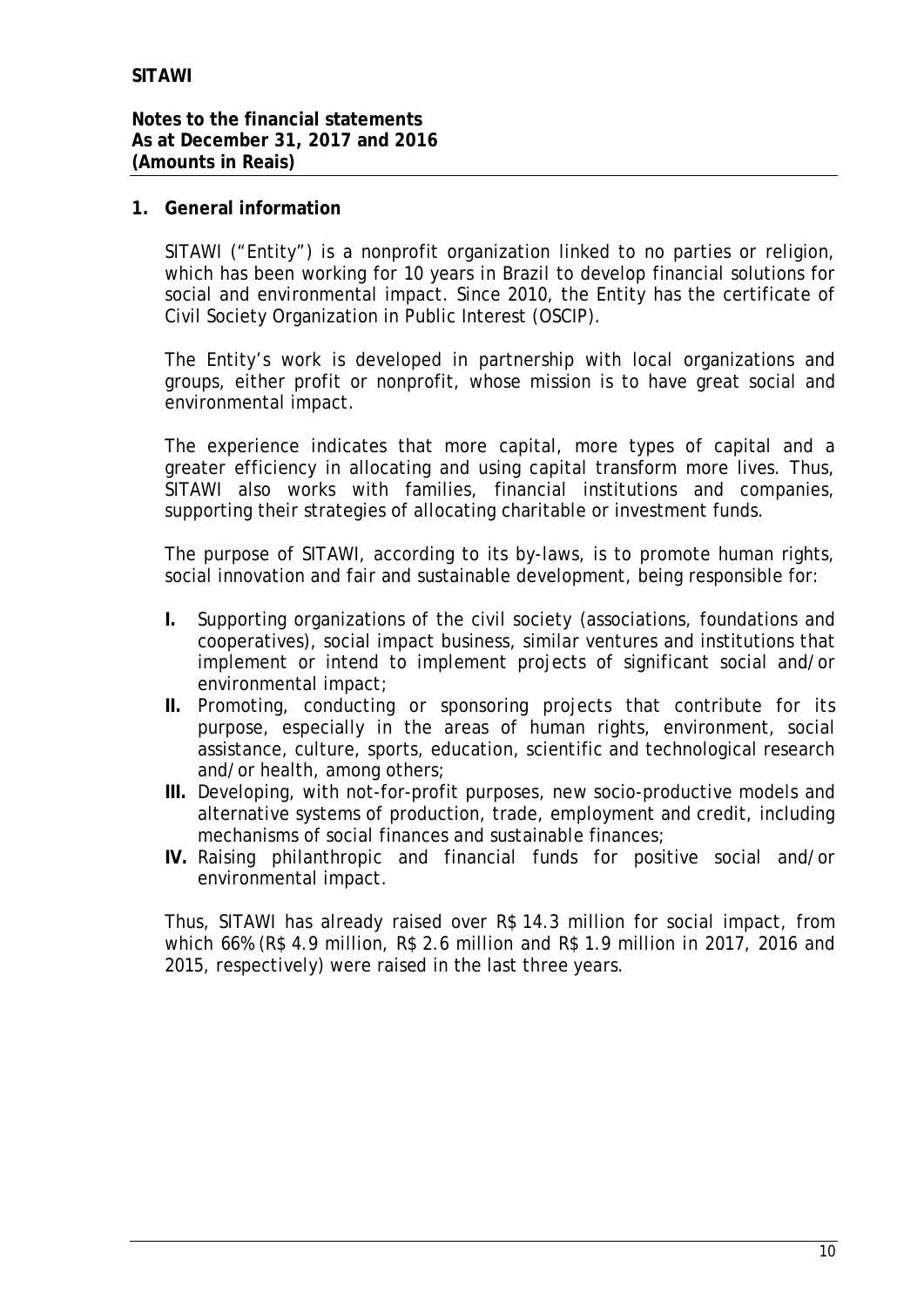- **2. Presentation of financial statements and main accounting practices**
	- **2.1. Presentation of the financial statements**

The Entity's financial statements are being presented according to the accounting standards adopted in Brazil, which include the Resolutions of the Federal Association of Accountants (CFC) and Pronouncements of the Accounting Pronouncements Committee (CPCs).

As the Entity is a non-profit organization, the financial statements were mainly prepared in accordance with ITG 2002 – Non-profit entity, approved by Decision No. 1.409 of September 21, 2012, by Technical Notice CTG 2000, approved by Decision No. 1.159 of February 13, 2009, of the CFC, and by NBC TG 1000 - Accounting for Small and Mid-sized entities, for the aspects not addressed by ITG 2002.

**2.2. Significant accounting practices adopted**

The financial statements have been prepared in accordance with accounting practices adopted in Brazil, as follows:

**a. Functional currency**

The Entity's management established that its functional currency is the Brazilian Real, according to the provisions of CPC Technical Pronouncement No. 02 (effects on changes in exchange rates and translation of financial statements).

**b. Cash and cash equivalents**

These include bank demand deposits and financial investments realizable within ninety (90) days from investment date or considered of immediate liquidity or convertible into a known cash amount, subject to an insignificant risk of change in value. They are recorded at cost plus income earned up to balance sheet date, not exceeding their market or realization value.

**c. Recognition of revenues and expenses**

Expenses are recorded on the accrual basis and revenues from donations are recorded on cash basis, except for financial revenues, which are also recorded on the accrual basis. The surplus resulting from the Entity's activities is added to net assets only at the end of each fiscal year.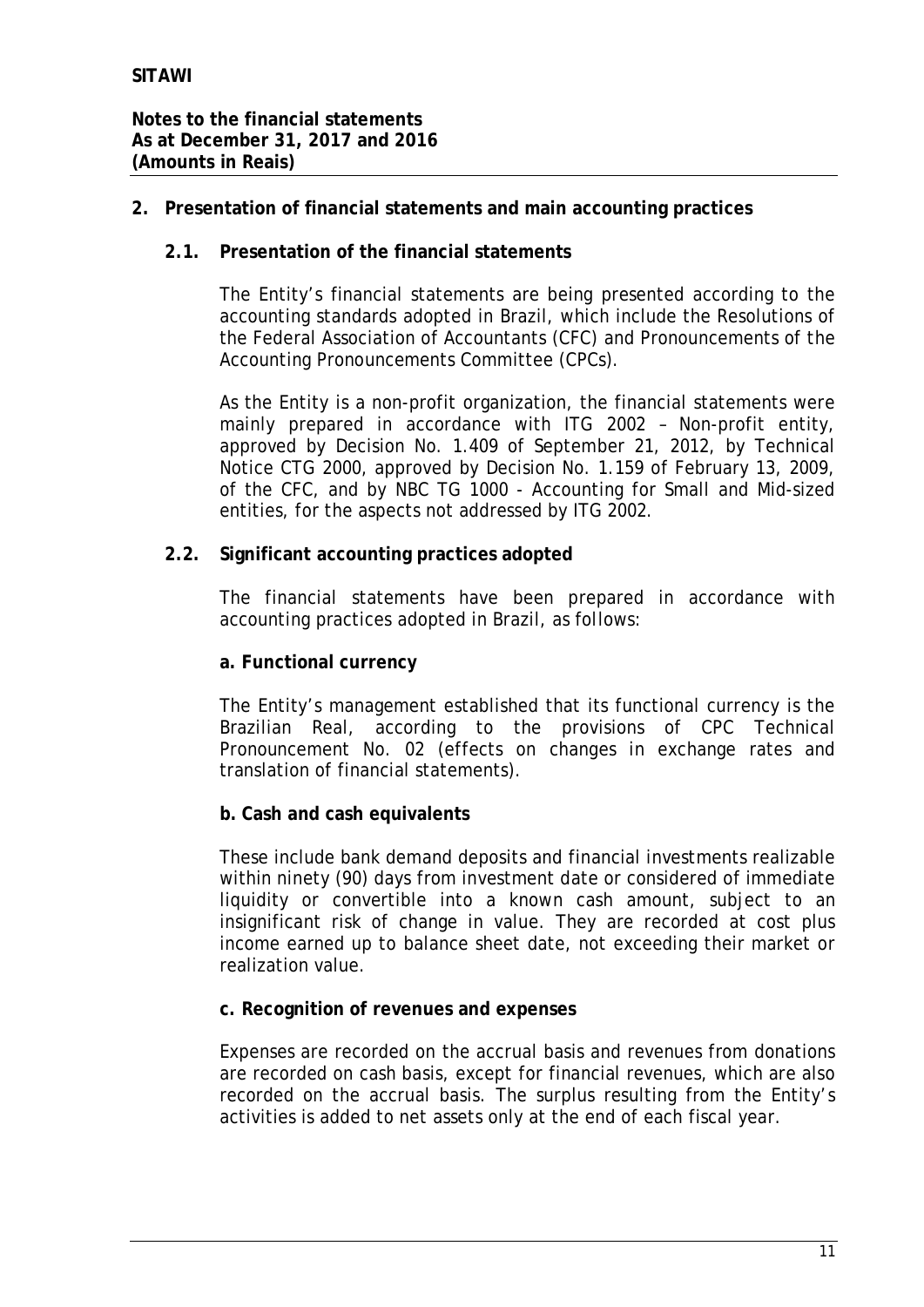#### **d. Fixed assets**

These are stated at cost, less accumulated depreciation calculated using the straight-line method at annual rates that consider the useful economic lives of the assets.

Fixed assets, other non-current assets and material current assets are reviewed annually for impairment. Management tested its assets pursuant to CPC 01, approved by CVM Resolution No. 527/2007 and found no signs of impairment. The assets are realized within satisfactory periods.

**e. Other current and noncurrent assets and liabilities**

They are stated at known or payable amounts, plus, when applicable, the respective charges and monetary variations.

**f. Surplus for the year**

It is added to net assets by the end of fiscal year.

**g. Tax liabilities**

As a non-profit organization, the Entity enjoys exemption from income and social contribution taxes, pursuant to article 15 of Law No. 9.532/97. It also enjoys exemption from other federal taxes, such as COFINS and PIS (taxes on sales).

**h. Financial instruments**

Financial assets and liabilities are recorded at fair value plus, when applicable, transaction costs directly attributed to acquisition or to the issue of financial assets or liabilities. These are measured according to the classification of financial instruments in the following categories: financial assets measured at fair value through surplus (deficit), held-tomaturity investments and financial assets available for sale; and financial liabilities measured at fair through surplus (deficit) and other financial liabilities.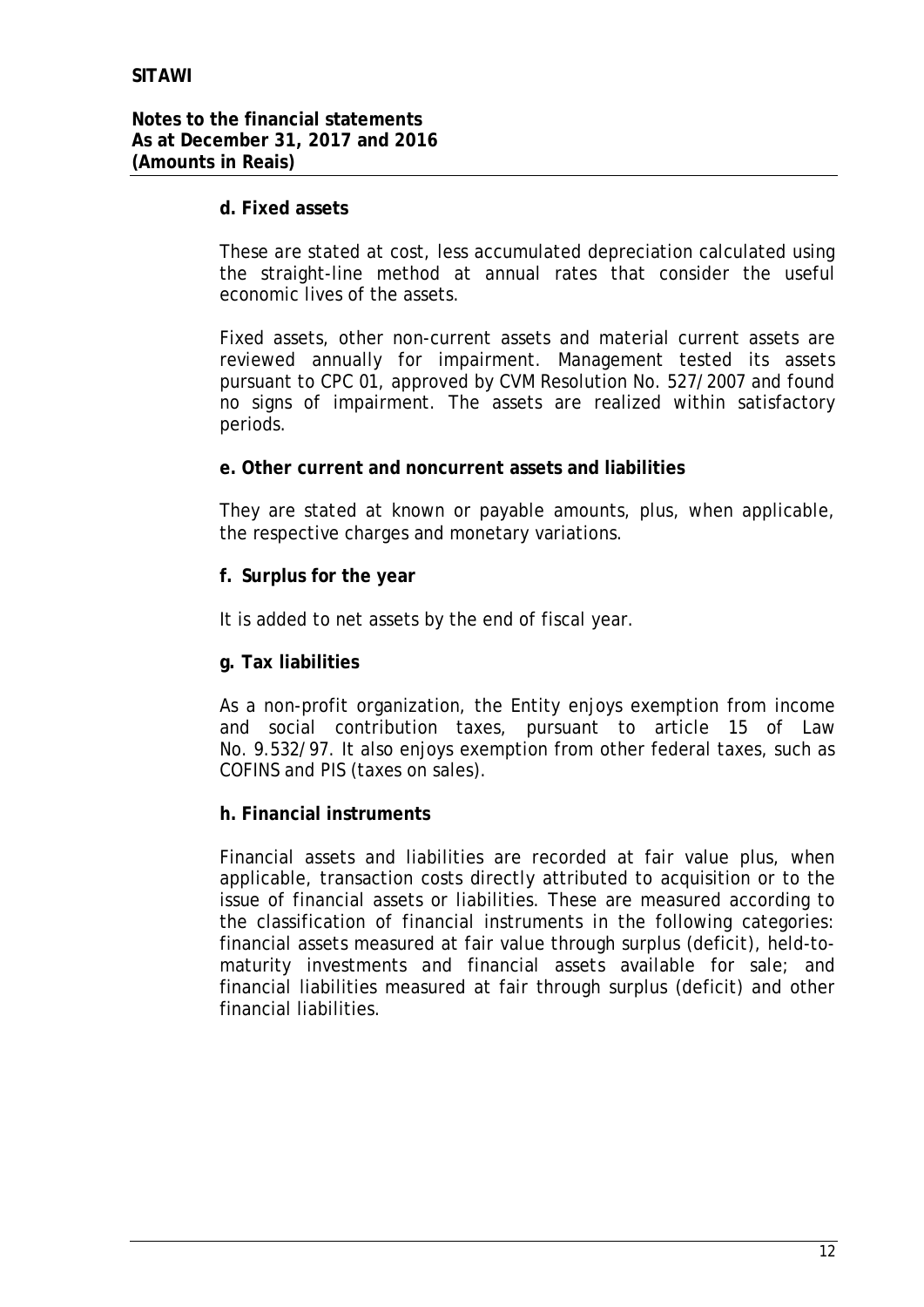**i. Accounting estimates**

These are used to measure and recognize certain assets and liabilities of the Entity's financial statements. Experiences from past and current events, assumptions regarding future events and other objective and subjective factors were considered to determine those estimates. Transaction settlement involving those estimates may result in amounts significantly different from those recorded in the financial statements, due to the inherent inaccuracy of the estimates. The Entity reviews these estimates and assumptions once a year.

#### **3. Cash and cash equivalents**

|                                     | 2017      | 2016      |
|-------------------------------------|-----------|-----------|
| Bank accounts                       | 47.281    | 1,345     |
| Highly-liquid financial investments | 5.893.632 | 2,832,364 |
|                                     | 5,940,913 | 2,833,709 |

The financial investments in local currency refer to shares of investment funds which have immediate liquidity and no loss of interest upon redemption. All the investments bear interest at Interbank Deposit Rates (CDI) variation.

#### **4. Accounts receivable**

|                                 | 2017   | 2016   |
|---------------------------------|--------|--------|
| Natura Cosméticos               | -      | 84,210 |
| Recofarma indústria do Amazonas | 47.250 |        |
|                                 | 47.250 | 84,210 |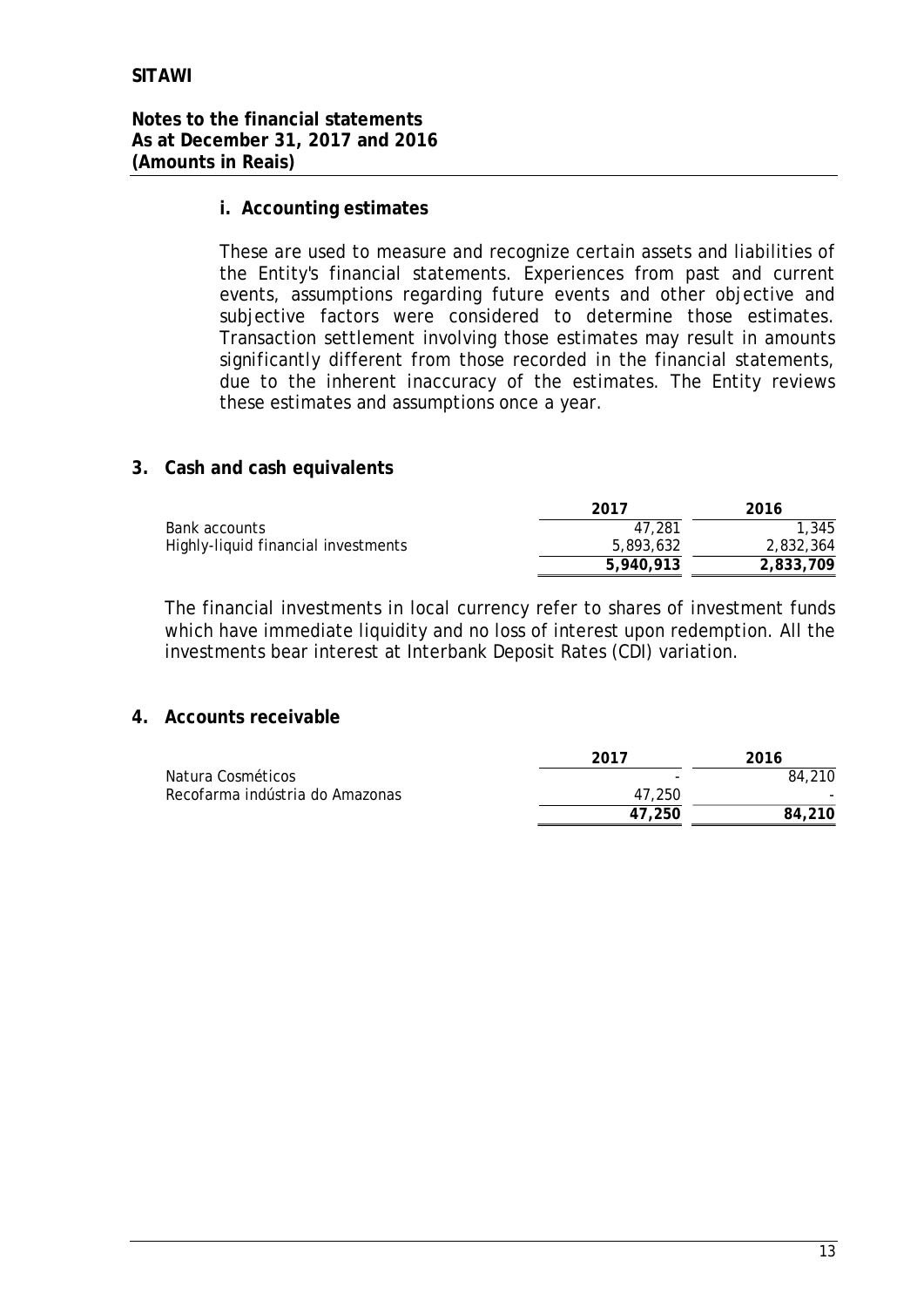### **5. Environmental and social loans**

These refer to loans of funds for profit or nonprofit organizations which have social or environmental missions, for example, healthcare, shelter, education, gender, race and ethnic equality, or conservation of the ecosystem. Breakdown of loans as at December 31, 2017, is stated as follows:

|                                 | 2017      |            |            | 2016      |            |
|---------------------------------|-----------|------------|------------|-----------|------------|
|                                 | Rate p.a. | Current    | Noncurrent | Current   | Noncurrent |
| Cooperativa Agroindustrial (i)  | 12.75%    | 58,330     |            | 58,330    |            |
| Ebenezer (ii)                   | Variable  | 80,510     | 107,388    | 38,402    | 11,247     |
| Feira Preta (iii)               | Variable  | 61,766     |            | 60,531    |            |
| Inocas (iv)                     | Variable  |            |            | 58,590    |            |
| Alpha Lumen (v)                 | Variable  |            |            | 33,740    |            |
| Cies (vl)                       | Variable  |            |            | 58,297    | 156,480    |
| Egalite (vii)                   | Variable  |            | 407,520    |           | 407,520    |
| Flexmedical (viii)              | Variable  | 21,310     |            | 258,628   | 21,310     |
| Interceleri (ix)                | Variable  | 33,684     |            |           |            |
| 4you2 Ensino (x)                | Variable  | 50,115     | 16,705     |           |            |
| Ecoservice (xi)                 | 11%       | 24,176     |            | 24,176    |            |
| Solidarium                      | Variable  |            |            | 84,930    |            |
| Inova Urbis                     | 14.25%    |            |            | 29,010    |            |
| Allowance for doubtful accounts |           | (112, 413) |            | (24, 975) |            |
|                                 |           | 217,478    | 531,613    | 679,659   | 596,557    |

- **(i)** On June 01, 2015, an agreement between SITAWI and Cooperativa Agroindustrial 8 de Junho (Coperjunho) was entered into for SITAWI to finance the activities of Coperjunho. The agreement was established in the amount of R\$ 75,000 to be paid in eighteen installments, bearing annual interest of 12.75%, with the last installment maturing on January 05, 2017, which was not settled in the proposed period.
- **(ii)** On December 22, 2014, agreements between the Entity and Associação Beneficente Ebenezer (Ebenezer) and between the Entity and Fleximedical Indústria e Comércio de Equipamentos Médicas Ltda. (Fleximedical) were entered into for the Entity to finance both companies' activities. Until December 31, 2014, the amount of R\$ 245,945 was disbursed to Ebenezer and the amount of R\$ 194,370 was disbursed to Fleximedical. Until December 31, 2015, the amount of R\$ 570,000 was disbursed to Fleximedical. The agreement with Associação Beneficente Ebenezer was renegotiated for 42 installments and the last shall be paid on April 21, 2018.
- On July 01, 2017, Sitawi and Associação Beneficente Ebenezer (Ebenezer) entered into a new agreement, in the amount of R\$ 214,777 disbursed to be paid in 42 installments, with the last maturing on June 21, 2020.
- **(iii)** On September 28, 2016, agreements between the SITAWI and Feira Preta were entered into for the Entity to finance the activities of Feira Preta. The agreement was established in the amount of R\$ 60,000.00 to be paid in one single installment on January 21, 2018.
- **(iv)** On September 28, 2016, agreements between the SITAWI and Inocas were entered into for the Entity to finance the activities of Inocas. The agreement was established in the amount of R\$ 58,000.00 to be paid in one single installment on May 21, 2017.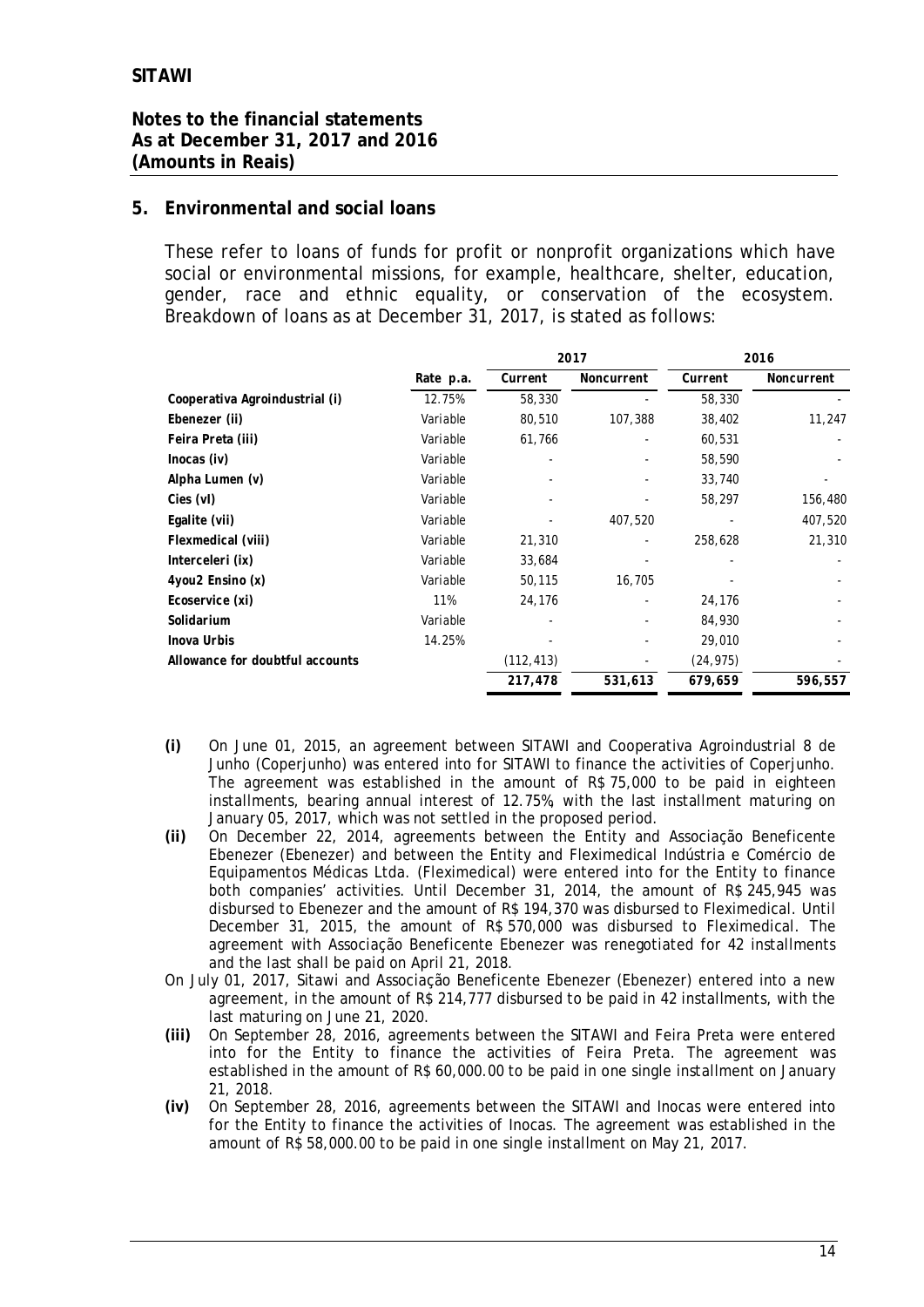#### **Notes to the financial statements As at December 31, 2017 and 2016 (Amounts in Reais)**

- **(v)** On September 16, 2016, agreements between the SITAWI and Alpha Lumem were entered into for the Entity to finance the activities of Alpha Lumem. The agreement was established in the amount of R\$ 60,623.00 to be paid in installments, the last maturing on February 23, 2017.
- **(vi)** On September 16, 2016, agreements between the SITAWI and CIES were entered into for the Entity to finance the activities of CIES. The agreement was established in the amount of R\$ 200,000 to be paid in 42 installments.
- **(vii)** On December 22, 2016, the Company entered into an agreement of convertible loan with Egalitê. Initially, Egalitê will not pay interests on this loan and, on the other hand, SITAWI will have the option to transform this loan into ownership interest in Egalitê. The amount of the loan is R\$ 400,000.
- **(viii)** The agreement with Fleximedical ends in January 2018. Interest corresponds to 11.75% p.a. with adjustments each six months according to SELIC rate.
- **(ix)** On November 14, 2017, Sitawi and the company Interceleri Tecnologia entered into an agreement in the amount of R\$ 32,000.00 disbursed to be paid in 14 installments, with the last maturing on December 21, 2018.
- **(x)** On August 25, 2017, Sitawi entered into an agreement with 4You2 Ensino de Idiomas Ltda., with the amount of R\$ 75,172 disbursed, to be paid in 20 installments, the last maturing on April 21, 2019.
- **(xi)** On August 01, 2014, an agreement between the Entity and A3S-Aquecimento Solar e Soluções Sustentáveis Ltda. (Ecoservice) was entered into for the Entity to finance the activities of Ecoservice. The agreement was established in the amount of R\$ 64,440 to be paid in eighteen installments, bearing annual interest of 11%, with the last installment maturing on February 21, 2016, which was not settled in the proposed period.

#### **6. Prepaid expenses**

|                     | 2017   | 2016  |
|---------------------|--------|-------|
| Transportation pass | 832    | 625   |
| Meal voucher        | 2.818  | 737   |
| Software licenses   | 2.529  |       |
| Contribution        | 10,656 | 4.627 |
|                     | 16,835 | 5,989 |

#### **7. Other receivables**

|                         | 2017   | 2016     |
|-------------------------|--------|----------|
| Advance to legal entity | 7,905  | 752      |
| Advances for travel     | 2.479  |          |
|                         | 10,384 | 752<br>4 |

#### **8. Deposit and guarantees**

|                    | 2017   | 2016   |  |
|--------------------|--------|--------|--|
| Collateral deposit | 41,454 | 29,154 |  |
|                    | 41,454 | 29,154 |  |

It refers to an early deposit of three months of rent of the properties in Voluntários da Pátria – RJ and Teodoro Sampaio – SP, which will be returned upon the termination of contract.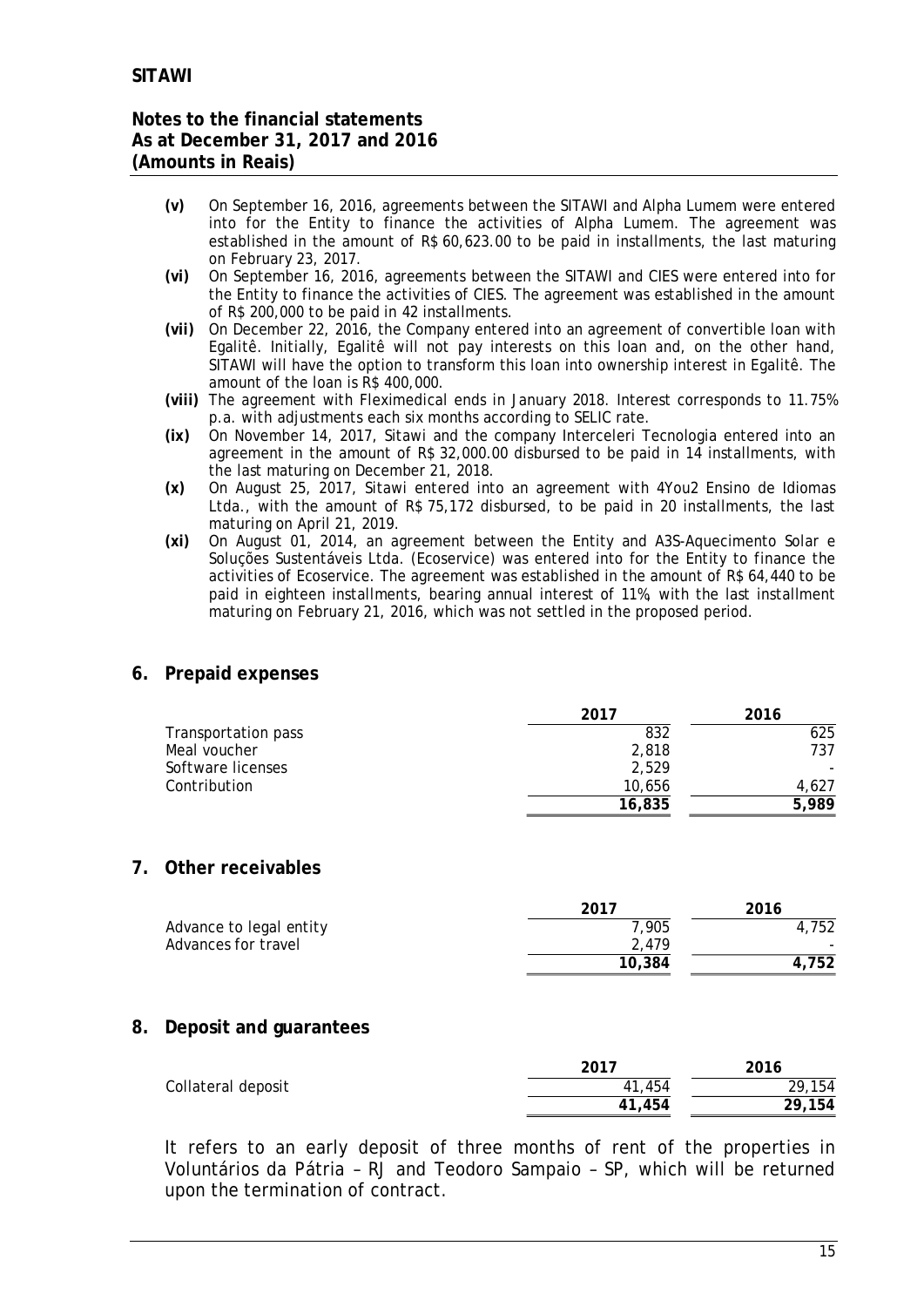## **9. Investments**

In July 2017, with resources from Fiimp Fund, SITAWI made an investment of R\$ 167,500 in the company BEMTEVI INVESTIMENTO SOCIAL LTDA, aiming to promote the area of donations and investments for the social sector, in compliance with the guidelines of Fiimp Fund. In the instrument of compliance No. 20/2016, it acquired from the silent partnership "Bemtevi SCP 2016", 167,500 shares in the amount of R\$ 1.00 each.

### **10. Fixed assets**

|                         | Depreciation      |        |             |              |        |
|-------------------------|-------------------|--------|-------------|--------------|--------|
|                         | rate%             | 2016   | Addition    | Depreciation | 2017   |
|                         |                   |        |             |              |        |
| IT equipment            | 20                | 16,352 | 29,233      | (6, 134)     | 39,451 |
| Machinery and equipment | 10                | 13,826 | 9,286       | (2, 116)     | 20,996 |
| Furniture and fixtures  | 10                | 25,385 | 1,000       | (2, 734)     | 23,651 |
| Software usage rights   | 10                |        | 1,188       | (207)        | 981    |
|                         |                   | 55,563 | 40,707      | (11, 191)    | 85,079 |
|                         |                   |        |             |              |        |
|                         | Depreciation rate |        |             |              |        |
|                         | $\Omega$          | 001E   | $A$ ddition | Dopropiation | 201L   |

|                         | $\frac{9}{2}$ | 20 I D | Addition | Depreciation | 2010   |
|-------------------------|---------------|--------|----------|--------------|--------|
|                         |               |        |          |              |        |
| IT equipment            | 20            | 276    | 19.161   | (3,085)      | 16,352 |
| Machinery and equipment | 10            | 12,351 | 2.966    | (1.491)      | 13,826 |
| Furniture and fixtures  | 10            | 503    | 26,333   | (1.451)      | 25,385 |
|                         |               | 13,130 | 48,450   | (6.027)      | 55,563 |

Fixed asset items are not object of guarantee.

## **11. Labor liabilities**

|                                                         | 2017   | 2016  |
|---------------------------------------------------------|--------|-------|
| Provision for vacation pay                              | 12,935 | 4,634 |
| Vacation pay charges                                    | 4,333  | 1,552 |
| Management fees                                         | 5.247  |       |
| Social security tax (INSS) payable                      | 15,348 | 138   |
| Contribution to the Social Integration Program (PIS) on |        |       |
| payroll                                                 | 126    |       |
|                                                         | 37,990 | 6.324 |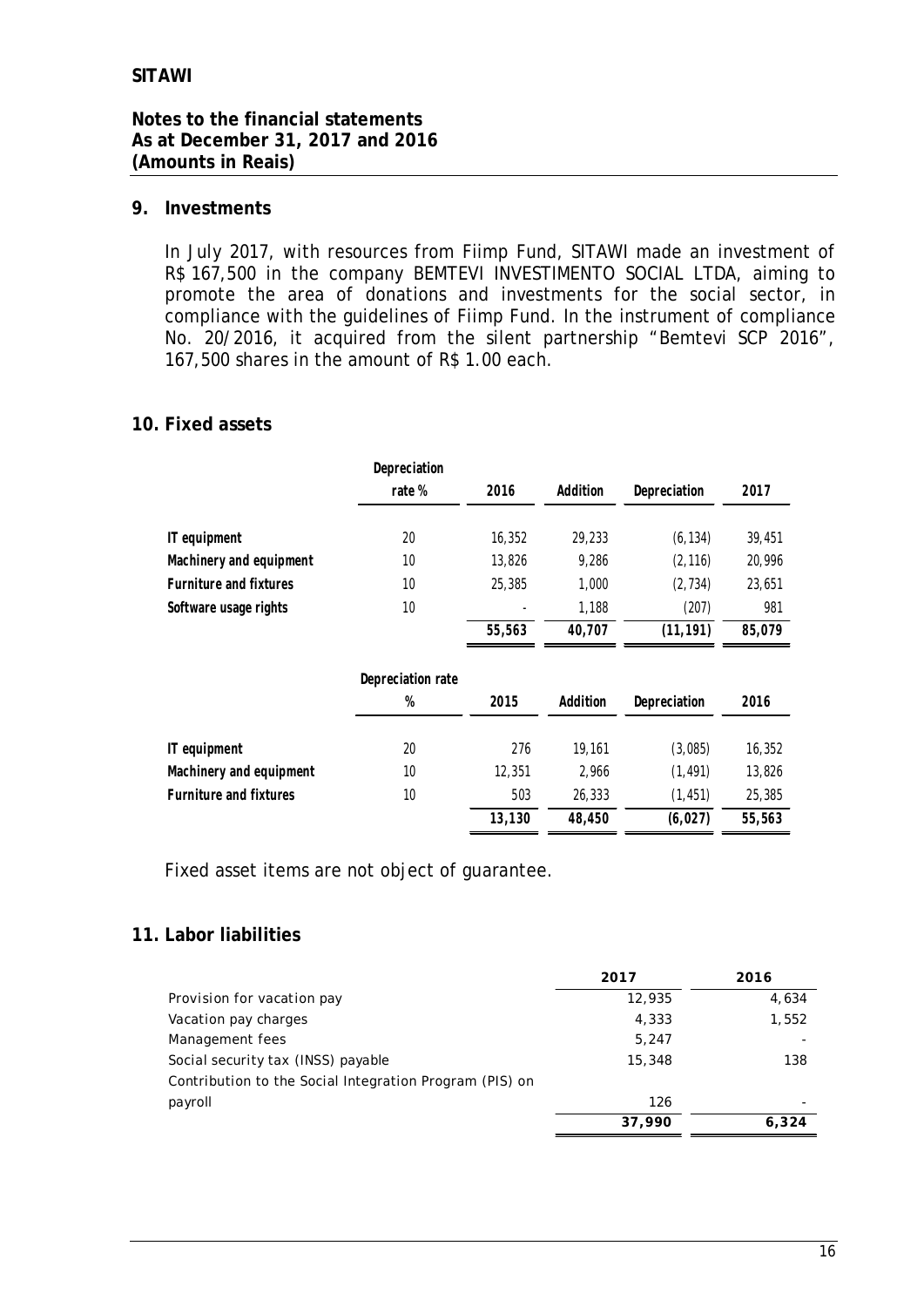#### **Notes to the financial statements As at December 31, 2017 and 2016 (Amounts in Reais)**

#### **12. Tax liabilities**

|                                               | 2017   | 2016  |
|-----------------------------------------------|--------|-------|
| Withholding income tax (IRRF) - Legal entity  | 651    | 164   |
| IRRF - payroll                                | 9.779  |       |
| IRRF - Ioans                                  | 592    | 8     |
| PIS, COFINS and Social Contribution Tax (PCC) | 2,069  | 610   |
| Tax on Services (ISS)                         | 2,363  | 1,800 |
| Withheld ISS                                  | 1,810  | 611   |
|                                               | 17.264 | 3.193 |

#### **13. Other accounts payable**

| Accounts payable | 2017   | 2016  |
|------------------|--------|-------|
|                  | 13,532 | 2,065 |
|                  | 13,532 | 2,065 |

In general, Sitawi operates with its suppliers without a specific average deadline, usually following the deadlines of business negotiations for each operation.

We point out the amounts due to the suppliers Tam linhas Aéreas corresponding to R\$ 8,398 and Uniar Comercio de Eletroeletrônicos corresponding to R\$ 2,863.

#### **14. Obligations with transfers**

These refer to obligations to transfer funds to partners as agreed upon in the partnership agreements entered into between parties. The breakdown of these transfers is stated below:

|                                      | 2017      | 2016      |
|--------------------------------------|-----------|-----------|
| Familia C (i)                        | 1,534,256 | 1,515,207 |
| Dá Pé                                |           | 37,709    |
| Projeto Fundo Mais Unidos (ii)       | 417,364   | 838,924   |
| Fundação BMW (iii)                   | 13,252    | 229       |
| Ford Foundation - Fórum Justica (iv) | 403,086   | 317,713   |
| Fundo Ellen Macarthur (v)            |           | 262,631   |
| $Caf Rio + B (vi)$                   |           | 5,998     |
| Ford Foundation - Nuvem (vii)        |           | 108,794   |
| Fundo Intercement (viii)             | 324,450   |           |
| Agora! (ix)                          | 1,863,298 |           |
| FNE-Filantrópicos (x)                | 188,011   |           |
| Fundo FIIMP (xi)                     | 489,757   | 100.749   |
| Projeto TMJ (xii)                    | 769,102   |           |
|                                      | 6,002,576 | 3,187,954 |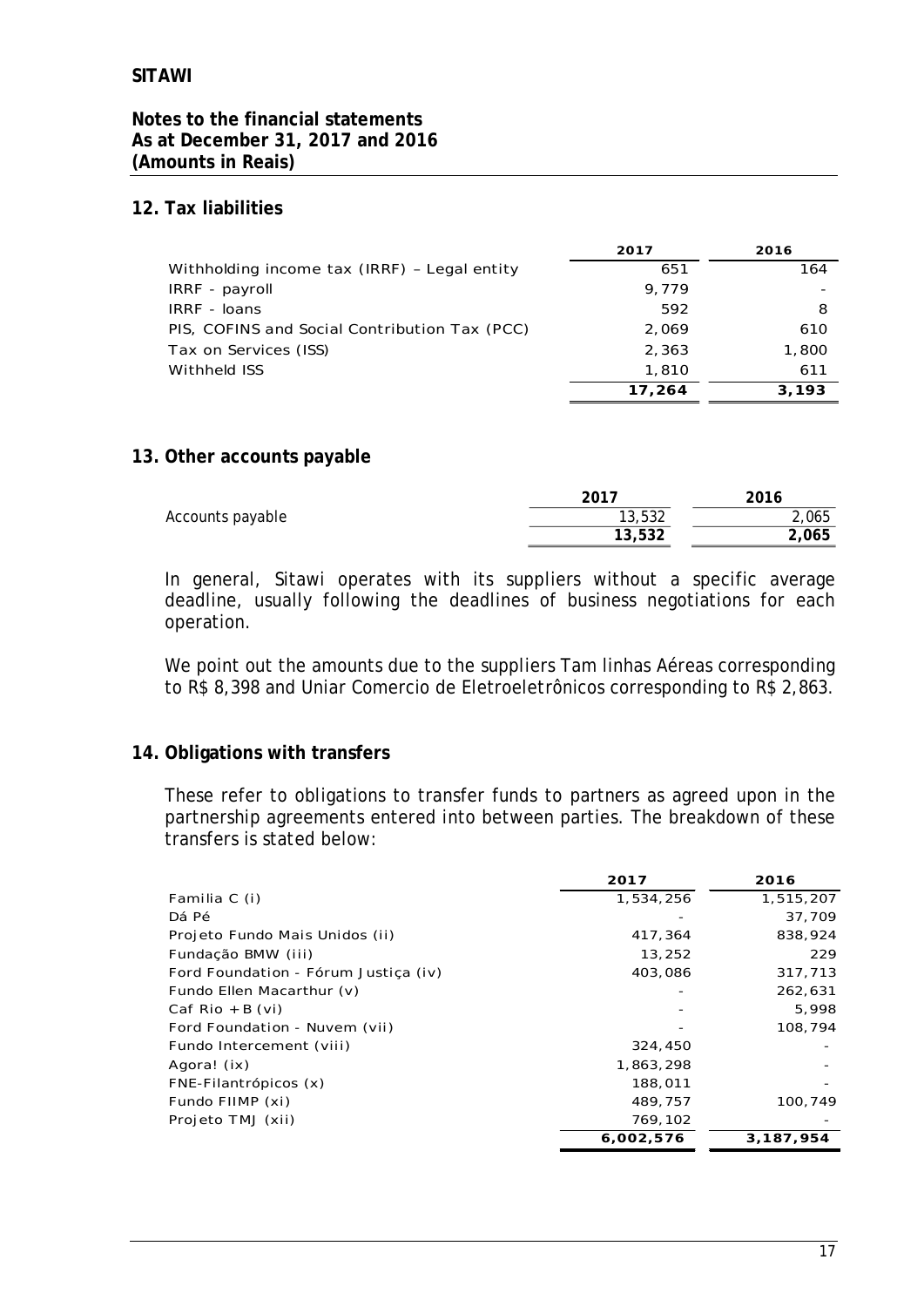### **Notes to the financial statements As at December 31, 2017 and 2016 (Amounts in Reais)**

- **(i)** The social fund Familia C started its operations in December 6, 2012. In Brazil, the concept of philanthropy is less developed than in other countries, such as the United States, where philanthropic support to the social sector is 30 times higher than in Brazil. There are some tendencies and pioneer philanthropists that are changing this perspective for the Brazilian philanthropy to increasingly grow. Familia C wanted to support the socio-environmental development of Brazil in a sustainable manner and has identified in the concept of social business venture a powerful tool to make long-term changes.
- **(ii)** Created in 2016, Grupo +Unidos is a partnership between the United States Agency for International Development (USAID) with a group of 18 American companies, composed by 3M, Burson Marsteller, Caterpillar, CitiBank, Coca-Cola, Cummins, Dow, ExxonMobil, GE, Intel, Internacional Paper, Johnson & Johnson, KPMG, Microsoft, Monsanto, Motorola Solutions, PayPal and Qualcomm. Its proposal is to benefit the Brazilian society through educational and environmental initiatives.
- **(iii)** The BMW Fund started its operations in November 2014. To boost the start of its activities in Brazil, BMW Foundation decided to open a social fund with SITAWI. The German institution aims to promote fruitful discussions for the common good, and social innovation.
- **(iv)** Started in October 2016 with the support of Ford Foundation, the Fund Fórum Justiça aims to discuss legal justice with a public purpose. The Fund also aims to stimulate debates about a democratic and republican model of justice, observing the Latin American context. The project was granted an amount of 200 thousand US dollars for the performance of its activities during two years. SITAWI is responsible for the administrative and financial management of these resources.
- **(v)** Ellen MacArthur Foundation (EMF) is an English foundation with the purpose of inspiring a generation to rethink, redesign and build a positive future through the transition to a circular economy that is regenerative and restorative. In order to achieve that, it established the Circular Economy 100 (CE100), a pre-competitive innovation program established to enable organizations to develop new opportunities and realize their circular economy ambitions faster. In one single platform, it brings together corporations, governments and cities, academic institutions, emerging innovators and affiliates. In 2015, EMF launched in Brazil the first local network for the program, CE100 Brasil, creating a fund with SITAWI in February 2016 for the financial management of the Brazilian program. The Fund ended its activities in May 2017.
- **(vi)** Rio+B, supported by the Development Bank of Latin America (CAF), is a project to incentive companies and business networks to evaluate and become aware of their social and environmental impact, aiming to engage the private sector in the sustainability agenda of the city of Rio de Janeiro. The mentioned fund started its activities in August 2016 and ended in December 2017.
- **(vii)** Nuvem is a rural station for experimentation, research and creation related to technology – architecture, communication, sustainable energy generation – and to sustainability – body, ecology, nutrition, plantations. Operating with collaborative and open methodologies for the development of projects, one of the main purposes of Nuvem is to enable access to information since the creation and development processes, mainly prizing action and thoughts produced from the rural context. The fund started in March 2016 and ended its activities in February 2017.
- **(viii)** Instituto InterCement is the face of Corporate Social Responsibility of InterCement. It develops priority projects in the area of early childhood, youth, basic education and voluntary work and, most recently, promotes environmental education, preservation and protection of local biodiversity, focusing on the innovation and construction of sustainable partnerships. The mentioned fund started its activities in January 2017, aiming to make a pilot experience of operation of resources through third parties to finance "collective ideas" of up to R\$ 25 thousand.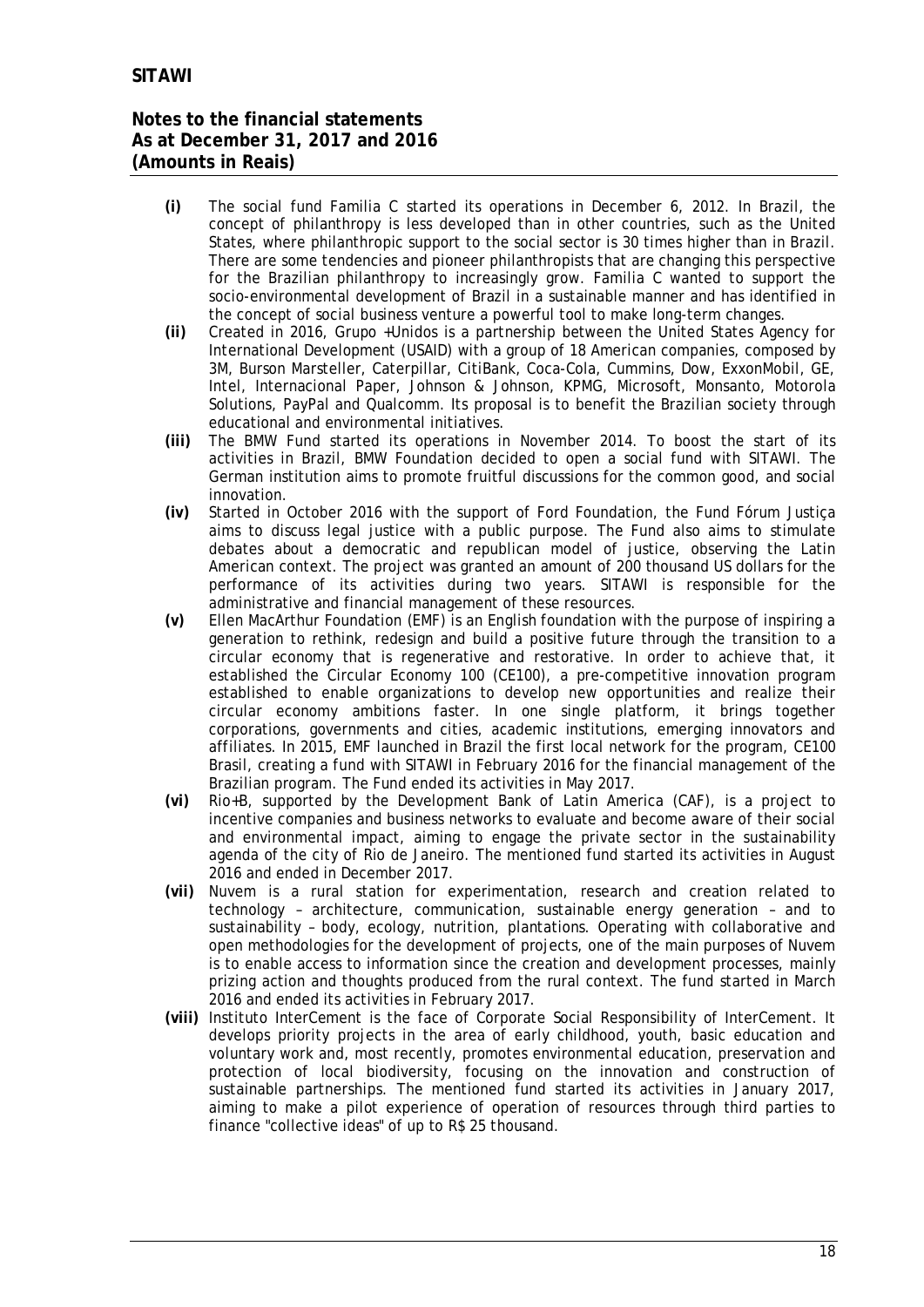- **(ix)** The Fund AGORA represents a network of leaderships which is starting a non-partisan political movement for a fairer development of the country. Its activities started in February 2017.
- **(x)** FNE (Non-exclusive Funds) is a fund from SITAWI where the projects and funds that do not have a specific intercompany account are allocated, in 2017, we had two funds included to FNE:
- **(xi)** Fund FIIMP started in December 2016 and it is composed by 22 foundations and institutions aiming to learn, follow and know the result of investments in businesses of socio-environmental impact, experimenting the use of different finance mechanisms.
- **(xii)** The Program Território Médio Juruá (TMJ) is a project financed by USAID in partnership with Coca-Cola Brasil and Natura, on behalf of the Forum of Territorial Development of Médio Juruá, to preserve the biodiversity of the municipality of Carauari-AM, by means of chains of sustainable value and a plan of territorial development.

### **15. Equity**

Net assets are made up of the funds totally paid in from the initial donation and the surpluses resulting from the Entity's activities, calculated at the end of each fiscal year.

**16. Revenue from services rendered**

It basically records revenues from consulting services rendered in 2017 in the net amount of R\$ 179,325. In 2016, the amount recorded on this caption was R\$ 288,849.

#### **17. Private grants**

These record donation funds received by SITAWI to realize its core expenses (donations) and supplemental expenses:

|                         | 2017      | 2016      |
|-------------------------|-----------|-----------|
| Donations               | 1,531,507 | 1,160,781 |
| Net revenues from loans | 17.391    | 61.778    |
| Reversal of funds       | 477.192   | 191,552   |
|                         | 2,026,090 | 1,414,111 |

The fund reversals refer to amounts that the Entity reverses to use in its finances arising from amounts received from the social funds. Taking into consideration the agreement entered into with each fund, these funds are used to maintain the Entity's operating activities.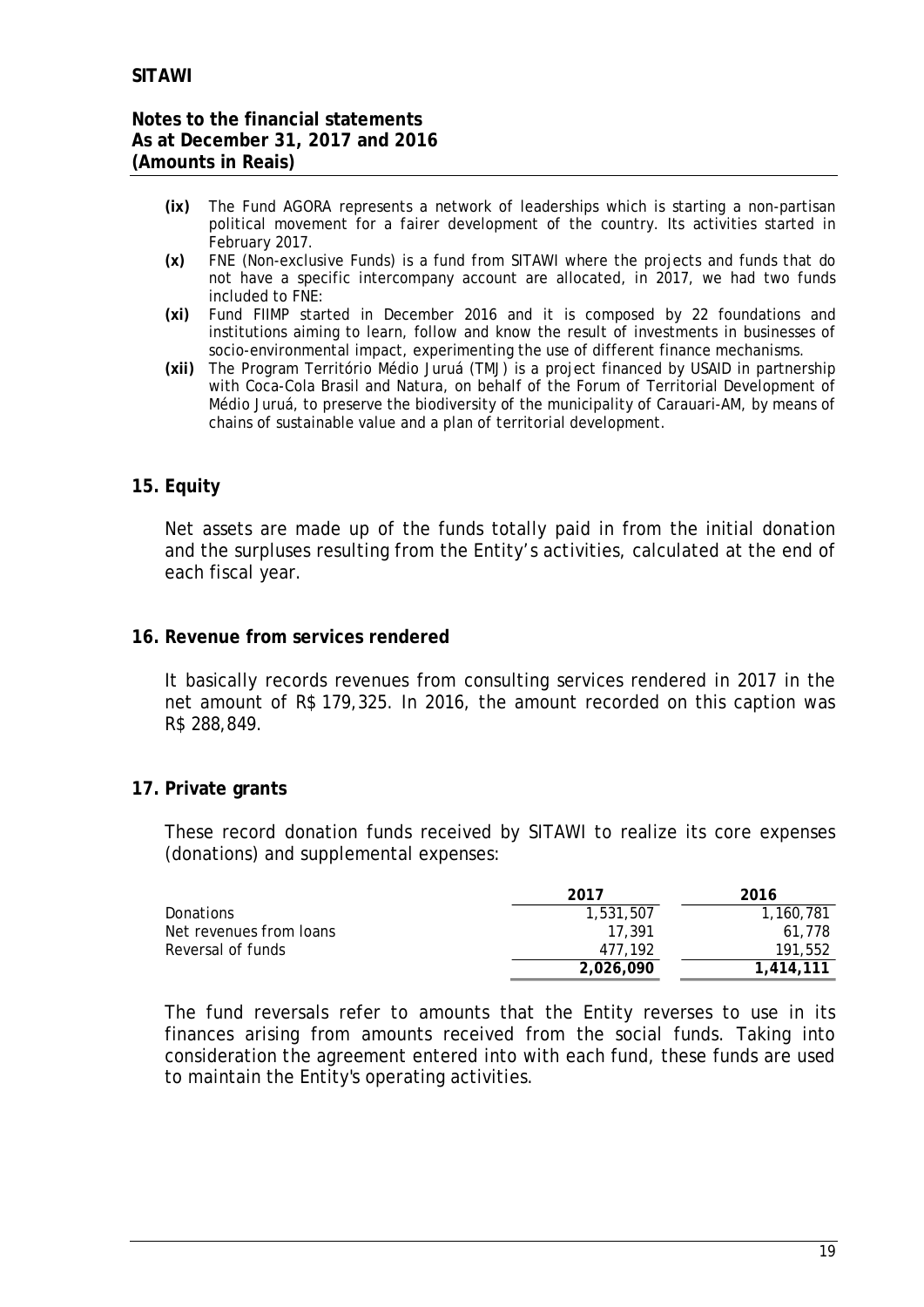# **18. Personnel expenses**

|                            | 2017    | 2016    |
|----------------------------|---------|---------|
| Management fees            | 421,338 | 245,775 |
| <b>Salaries</b>            | 90,592  | 39,828  |
| Vacation pay               | 11,925  | 7,601   |
| Year-end bonus             | 10,014  | 3,475   |
| Interns                    | 83,472  | 127,350 |
| Selection and trainings    | 8,438   | 4,646   |
| <b>Bonuses</b>             | 8,705   | 12,566  |
| Life insurance             | 120     | 179     |
| Transportation pass        | 8,444   | 6,366   |
| Workers' Meal Program      | 24,063  | 7,571   |
| Health insurance           | 13,961  | 14,080  |
| Expenses on Instruction    | 1,237   |         |
| Social Security Tax (INSS) | 29,898  | 10,222  |
| Severance Pay Fund (FGTS)  | 9,380   | 3,186   |
| Vacation pay charges       | 4,732   | 2,546   |
| Year-end bonus charges     | 3,355   | 1,164   |
| PIS on payroll             | 1,311   | 463     |
| INSS on management fees    | 86,008  | 51,668  |
|                            | 816,990 | 538,686 |

# **19. Administrative expenses**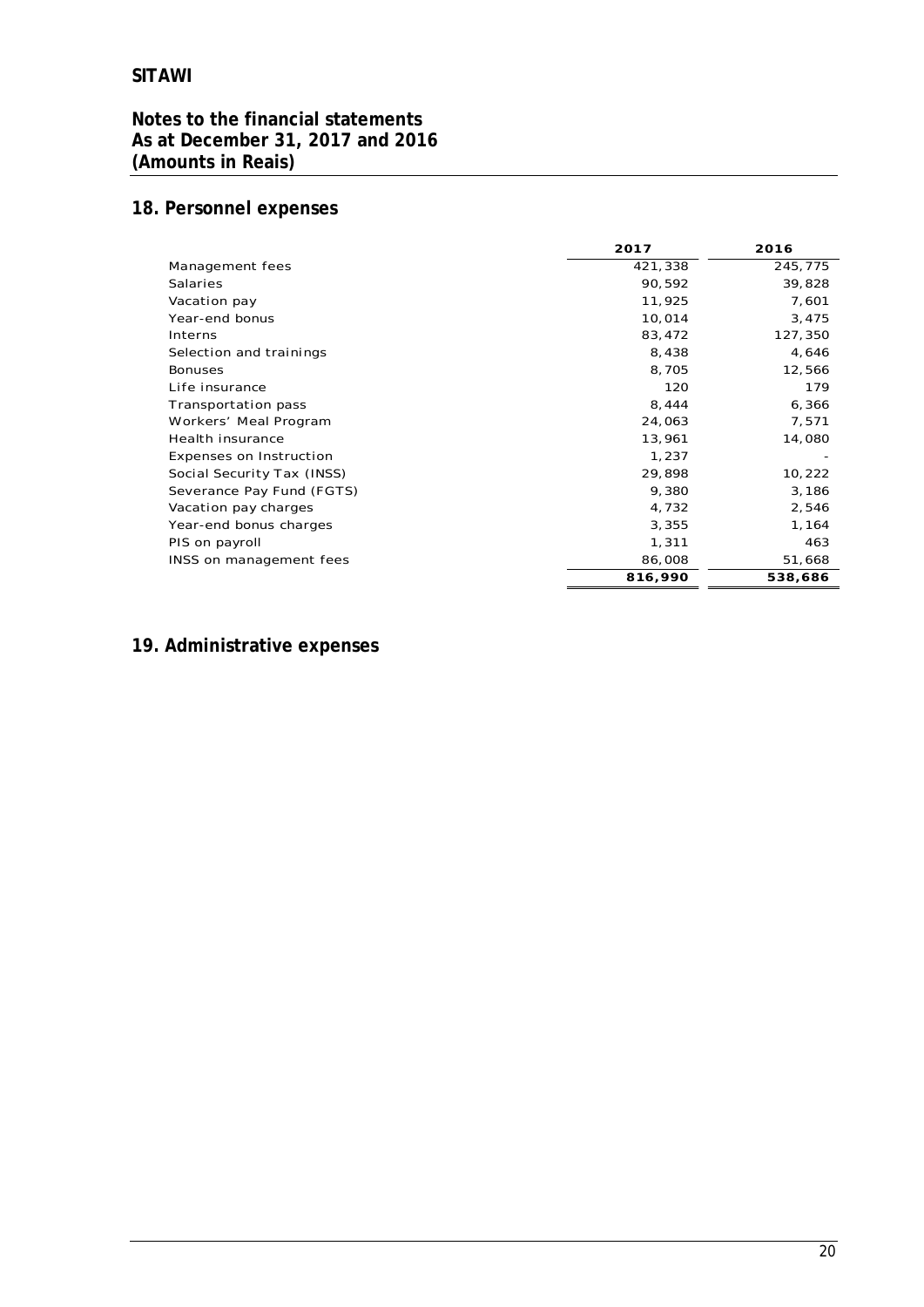## **Notes to the financial statements As at December 31, 2017 and 2016 (Amounts in Reais)**

|                                                      | 2017      | 2016      |
|------------------------------------------------------|-----------|-----------|
| Rent - sundry                                        | 1,616     | 751       |
| Rent and HOA fees                                    | 168,191   | 143,948   |
| Subscriptions and publications                       | 519       | 3,184     |
| Commuting                                            | 24,956    | 22,779    |
| Maintenance, conservation and repairs                | 2,756     | 24,032    |
| Depreciation and amortization                        | 10,984    | 6,027     |
| Expenses on permanent assets                         | 5,483     | 6,440     |
| Communication expenses                               | 12,667    | 9,415     |
| Expenses on vehicles                                 | 1,158     | 154       |
| Sundry expenses                                      | 500       | 3.413     |
| Legal expenses                                       | 1,126     | 4,100     |
| Freight                                              | 480       | 3,199     |
| Taxes, fees and contributions                        | 25,658    | 6,905     |
| Electricity                                          | 21,373    | 13,387    |
| Office supply/materials                              | 9.646     | 6,526     |
| Representation                                       | 204       |           |
| Insurance                                            | 540       | 1,875     |
| Services rendered - Natural person                   | 16,388    | 8,669     |
| Services rendered - Legal entity                     | 56,750    | 710,676   |
| Amortization                                         | 207       |           |
| Travel and lodging                                   | 217,397   | 163,141   |
| Meals and snacks                                     | 30,306    | 31,700    |
| Mail services                                        | 8,381     | 1,074     |
| Services rendered by legal entity - Accounting       | 56,044    |           |
| Services rendered by legal entity - Legal counseling | 23,867    |           |
| Services rendered by legal entity - IT               | 18,708    |           |
| Graphic services                                     | 26        | 2,776     |
| Gifts                                                |           | 500       |
| Union Dues                                           | 240       | 10,048    |
| <b>BDO RCS Auditores Independentes</b>               | 5,195     |           |
| Usage license                                        | 5,514     |           |
| INSS self-employed workers                           | 3,278     | 1,677     |
| Services rendered                                    | 711,719   |           |
| Property Tax (IPTU)                                  | 12,815    | 9,849     |
|                                                      | 1,454,690 | 1,196,245 |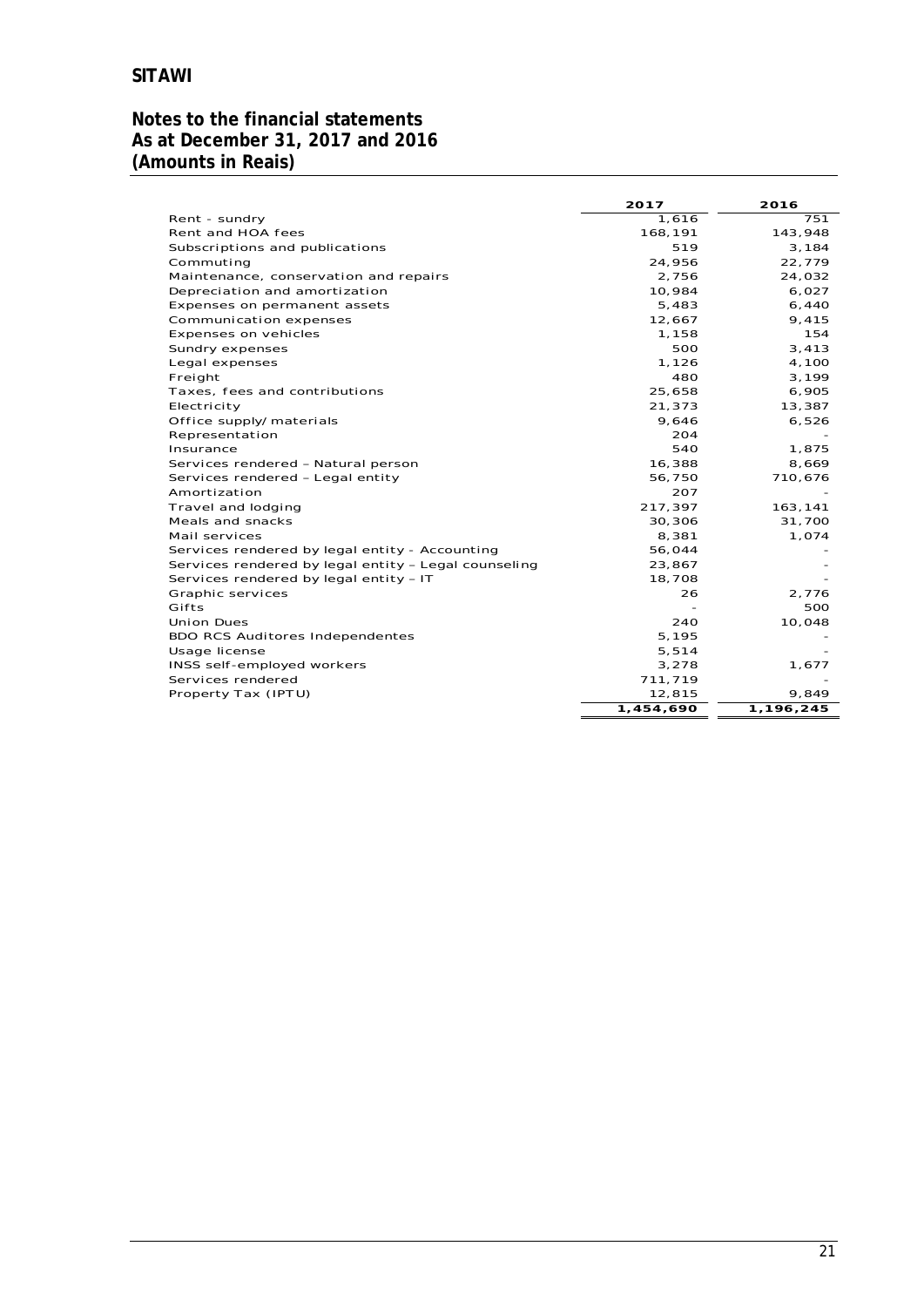#### **20. Other expenses**

| 2017   | 2016 |
|--------|------|
| 87.438 | 90   |
| 7.871  | -    |
| 95,309 | 90   |
|        |      |

**(i)** It refers to uncollectible losses related to three clients of loans that are in default in the payment of these: Ecoservice, Coperjunho and Feira Preta. Ecoservice and Coperjunho are being collected through a legal proceeding, while Feira Preta had its debt renegotiated with SITAWI.

## **21. Financial income (loss), net**

|                                     | 2017      | 2016      |
|-------------------------------------|-----------|-----------|
| <b>Financial revenues</b>           |           |           |
| Interest gains                      |           | 18        |
| Discounts obtained                  |           | 253       |
| Return on financial investments     | 78,618    | 104,467   |
|                                     | 78,618    | 104,738   |
| Financial expenses                  |           |           |
| Interest losses                     | (439)     | (199)     |
| Discounts granted                   |           | (2)       |
| Bank expenses                       | (2, 499)  | (1, 502)  |
| Income tax on financial investment  | (16,003)  | (16, 237) |
| Selling expenses                    | (431)     | (193)     |
| IOF (Tax on Financial Transactions) | (585)     | (594)     |
|                                     | (19, 957) | (18, 727) |
|                                     | 58,661    | 86.011    |
|                                     |           |           |

#### **22. IRPJ exemption**

The Entity, given its purpose and goals and to meet the requirements of the legislation in effect, enjoys exemption from Income Tax (IRPJ) and Social Contribution Tax (CSLL), on the possible surplus of the year and from the Contribution for the Social Security (COFINS) on revenues arising from its activities. The Entity annually presents the Corporate Income Tax Return – Tax and Accounting Bookkeeping (ECF).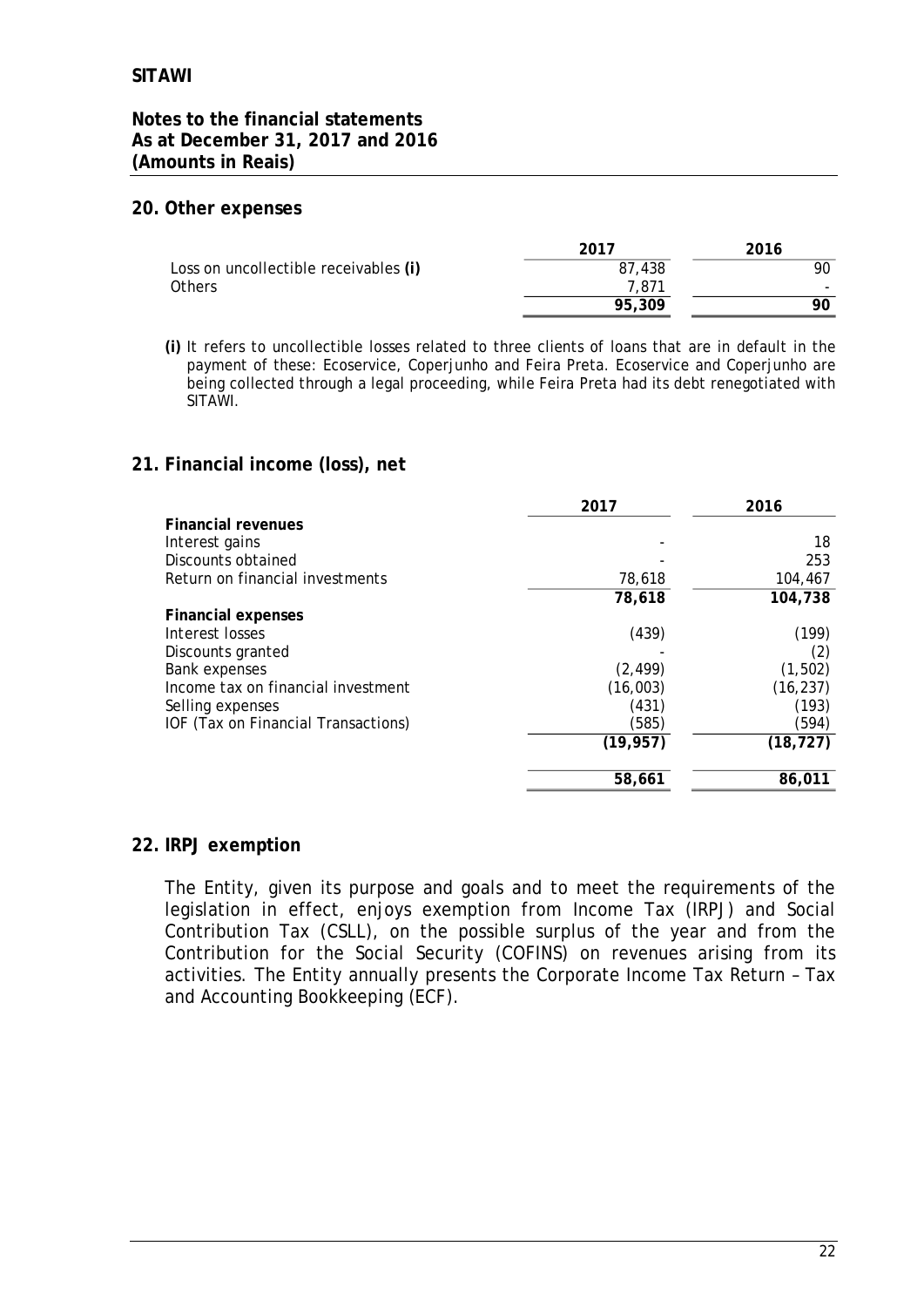#### **Notes to the financial statements As at December 31, 2017 and 2016 (Amounts in Reais)**

#### **23. Expenses on volunteers**

|                          | 2017   | 2016   |
|--------------------------|--------|--------|
| Voluntary work           | 3,480  | 2,850  |
| Granted software license | 9,000  | 9,000  |
|                          | 12,480 | 11,850 |

As established by ITG 2002, for the purpose of compliance with the applicable resolution, the Entity has identified and measured the volunteer work received during 2017.

None of the amounts above resulted in corresponding cash disbursements, they were recognized in 2017 as operating revenue and expense in the statement of activities in equal amounts, with no effect in surplus for the year.

### **24. Donated services**

As at December 31, 2017, as verified by the Entity's Management, there were no donated services, therefore, there are no amounts of this nature to be informed in the notes.

#### **25. Financial instruments**

The existing financial transactions involve usual assets and liabilities related to the Entity's business activity, especially short-term investments, accounts receivable and payable. These transactions are presented in the statements of financial position at cost plus related revenues and expenses which, in view of the nature of the transactions and maturities, approximate market values. During 2017 and 2016, the Entity did not conduct transactions with derivatives.

The Entity is exposed to the following risks resulting from the use of financial instruments:

- Credit risk:
- Liquidity risk;
- Market risk.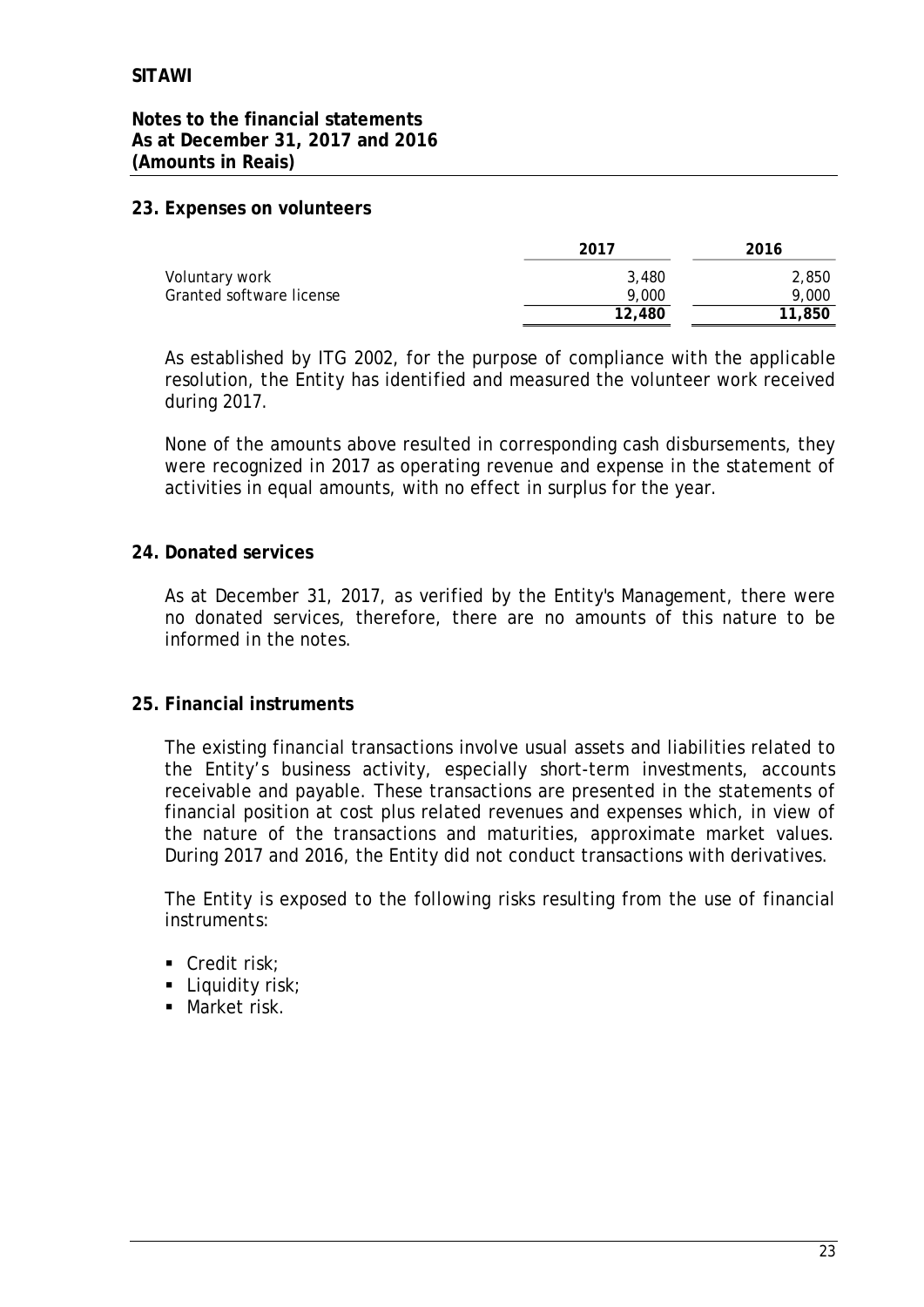**25.1. Risk management structure**

The Entity evaluates the risks of its financial instruments and defines which limits are appropriate and acceptable considering their operations and goals.

**25.2. Credit risk**

Credit risk is the risk of financial deficit of the Entity, if a counterparty, in any of the agreements, fails to fulfill its contractual obligations, which arise mainly from its receivables. Historically, the Entity has not incurred significant losses resulting from customers not meeting their financial obligations with their financing agents.

**25.3. Liquidity risk**

It results from the possibility of the Entity finding difficulties to comply with the obligations associated to its financial liabilities settled through payments in cash or through other financial assets. The Entity's approach in the management of this risk is to guarantee enough liquidity to meet its obligations at maturity, under regular or unusual conditions, with no unacceptable losses or risking the Entity's recovery.

**25.4. Market risk**

Market risk is the risk that market price changes, such as financial investment interest rates, affect the Entity's gains due to its portfolio or the amount of its interest in financial instruments. The Entity manages the market risks through financial investments in low risk market funds and with low financial leverage, always with top-tier financial institutions.

**26. Social activities performed**

As at December 31, 2017, as verified by the Entity's Management, there were no social activities developed, therefore, there are no amounts of this nature to be informed in the notes.